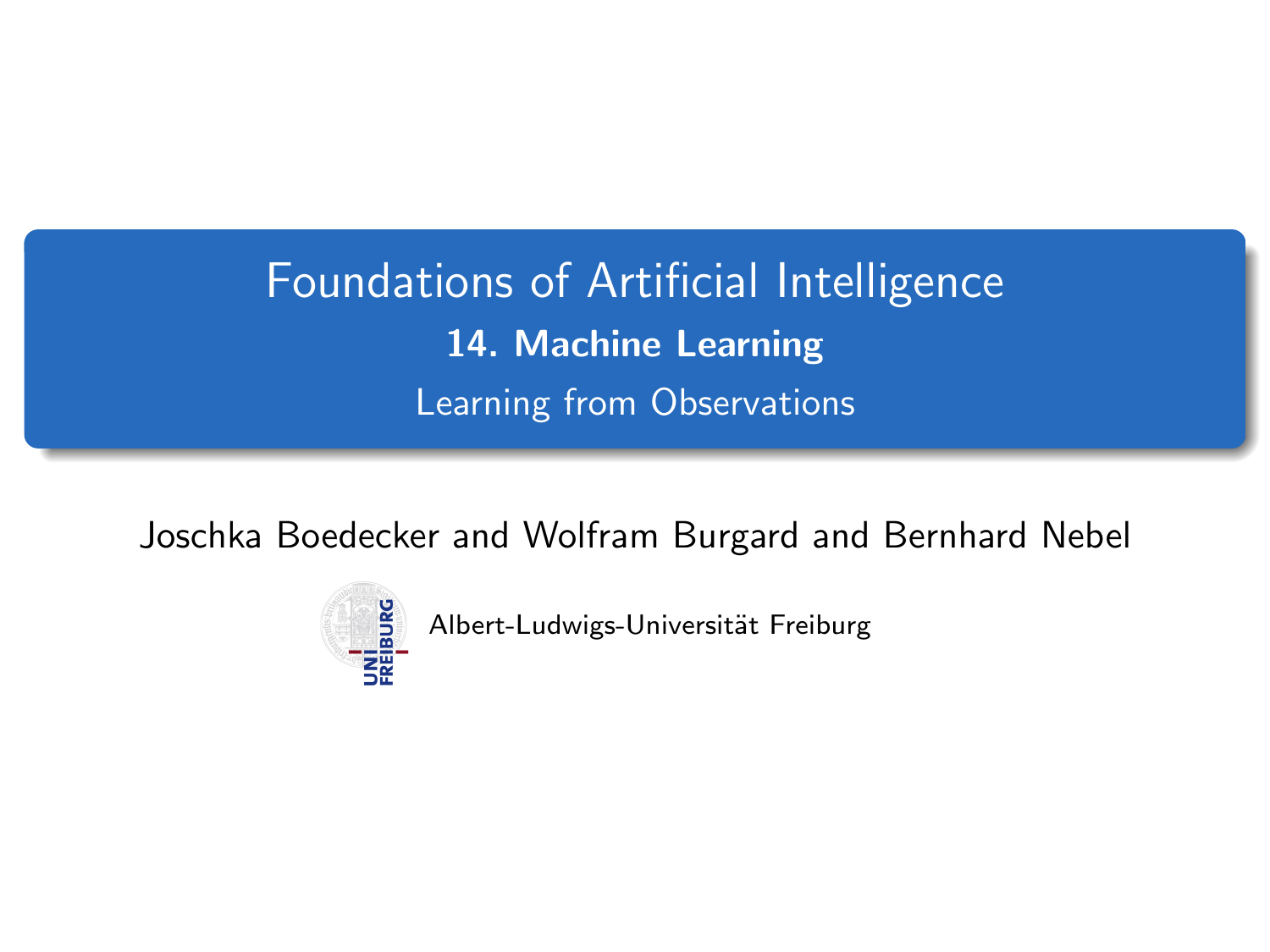#### What is learning?

An agent learns when it improves its performance w.r.t. a specific task with experience.

- $\rightarrow$  E.g., game programs
- Why learn?
	- $\rightarrow$  Engineering, philosophy, cognitive science
	- $\rightarrow$  Data Mining (discovery of new knowledge through data analysis)

#### No intelligence without learning!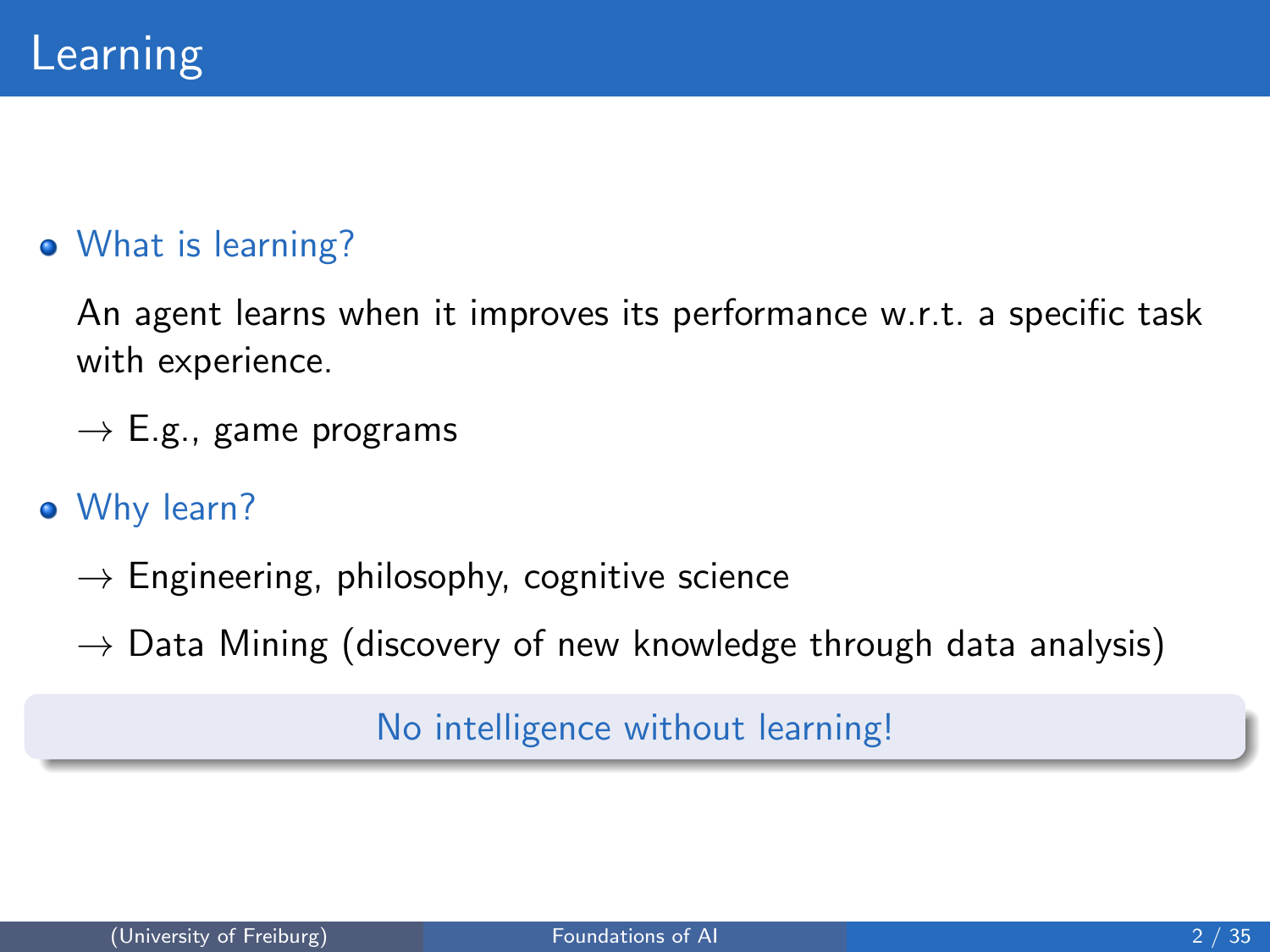#### 1 [The learning agent](#page-3-0)

2 [Types of learning](#page-6-0)

#### 3 [Decision trees](#page-9-0)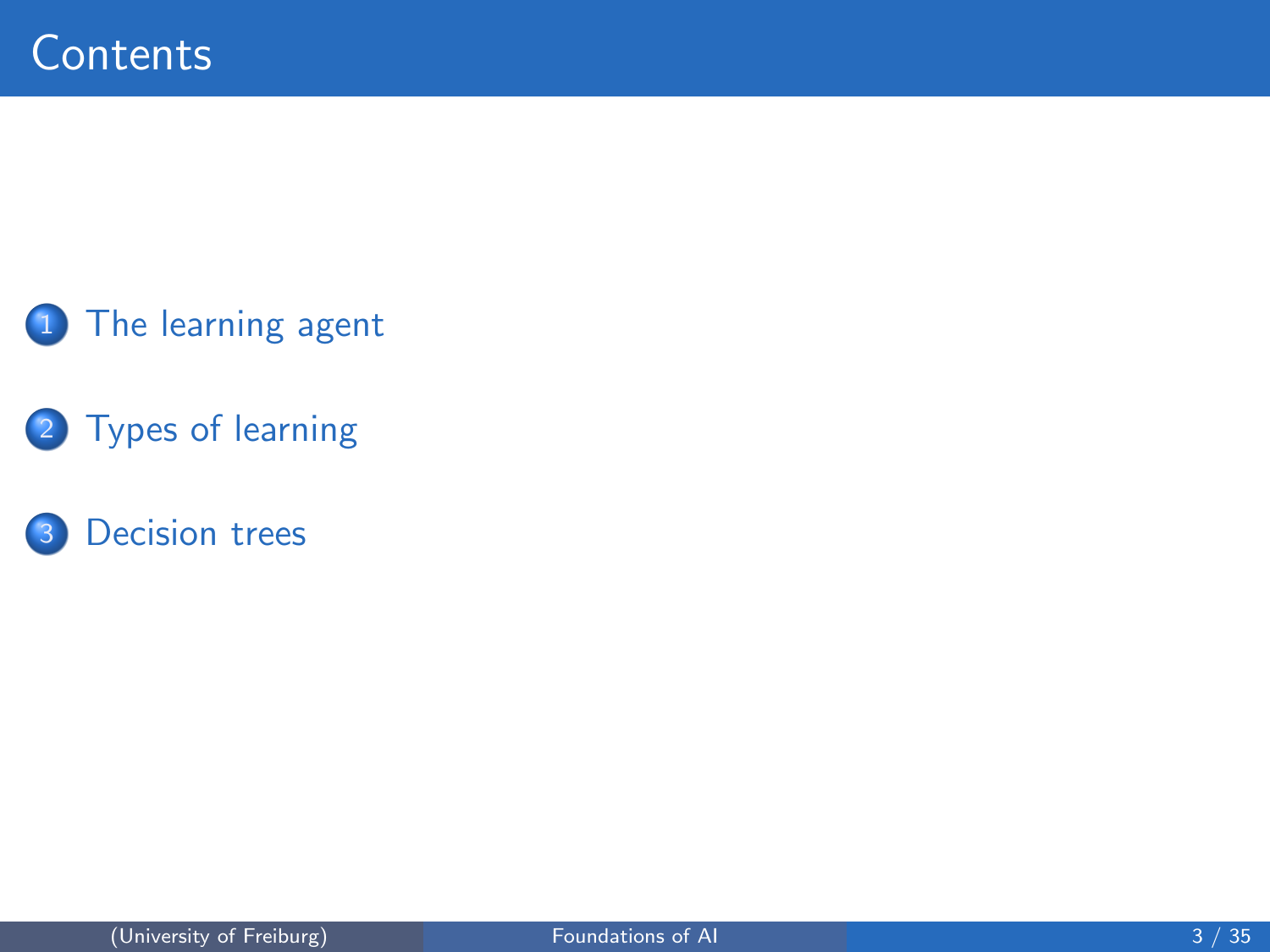## <span id="page-3-0"></span>The Learning Agent

So far an agent's percepts have only served to help the agent choose its actions. Now they will also serve to improve future behavior.

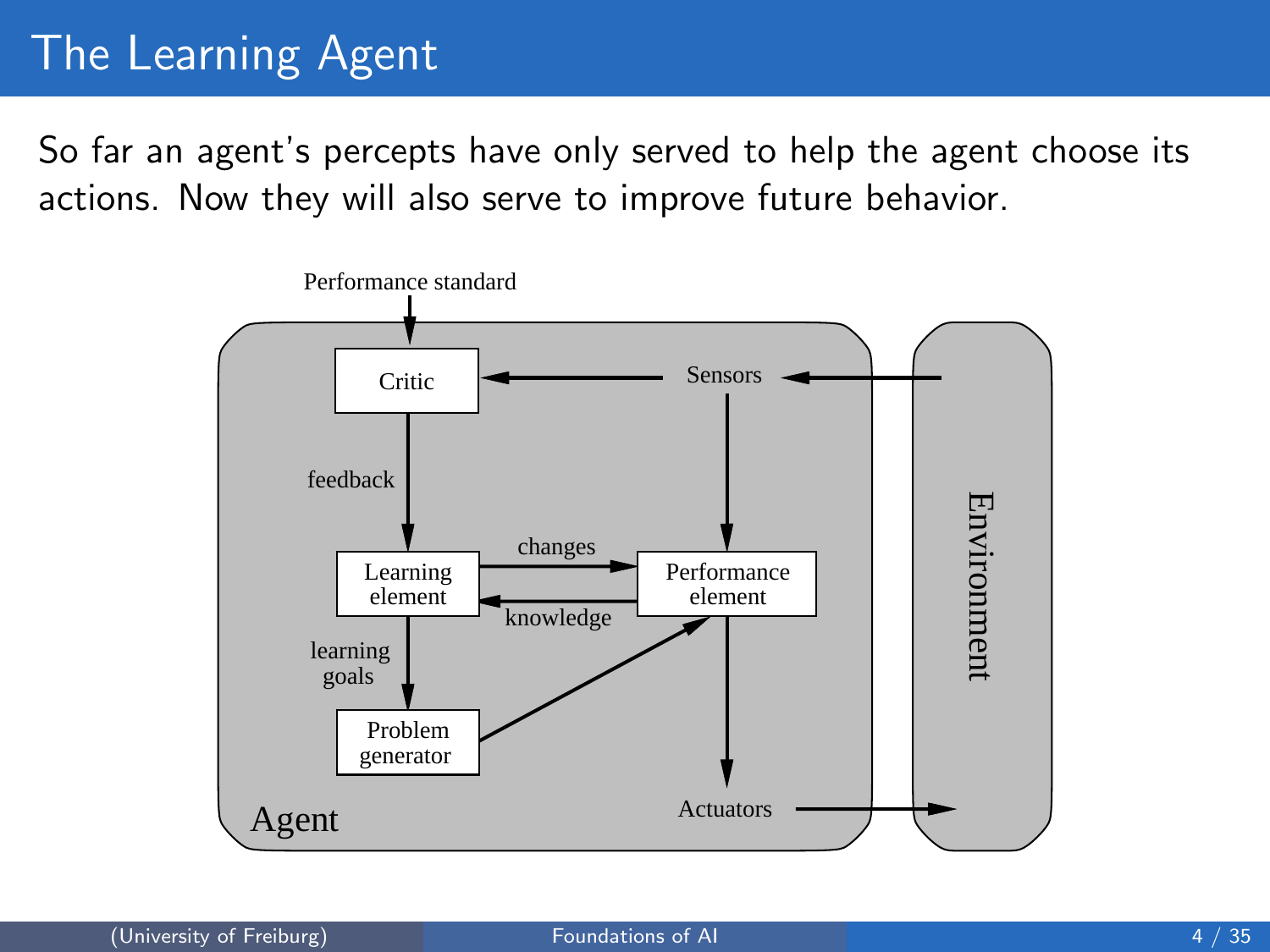Performance element: Processes percepts and chooses actions.

 $\rightarrow$  Corresponds to the agent model we have studied so far.

Learning element: Carries out improvements  $\rightarrow$  requires self knowledge and feedback on how the agent is doing in the environment.

Critic: Evaluation of the agent's behaviour based on a given external behavioral measure

 $\rightarrow$  feedback

Problem generator: Suggests explorative actions that lead the agent to new experiences.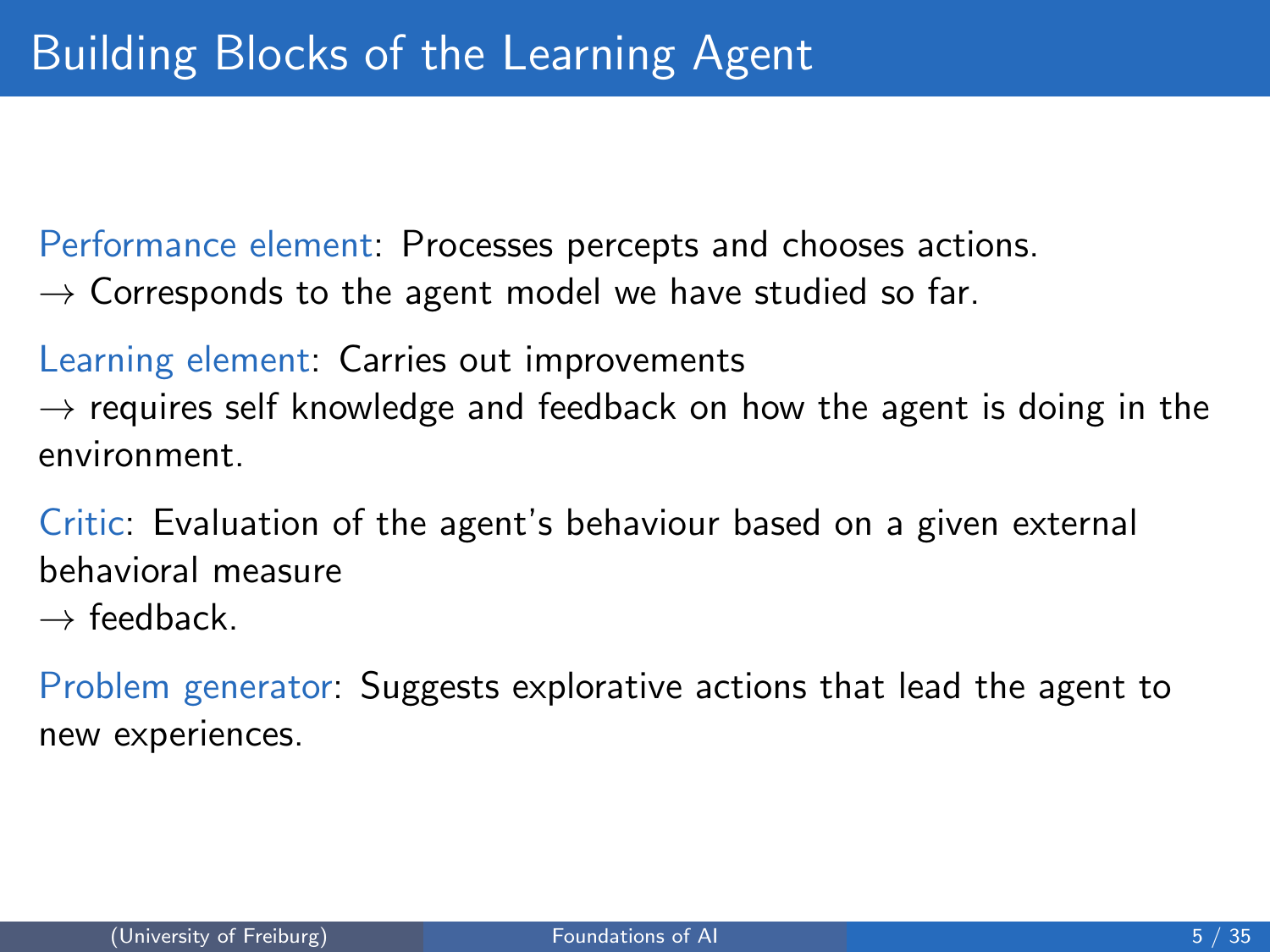Its design is affected by four major issues:

- Which components of the performance element are to be learned?
- What representation should be chosen?
- What form of feedback is available?
- Which prior information is available?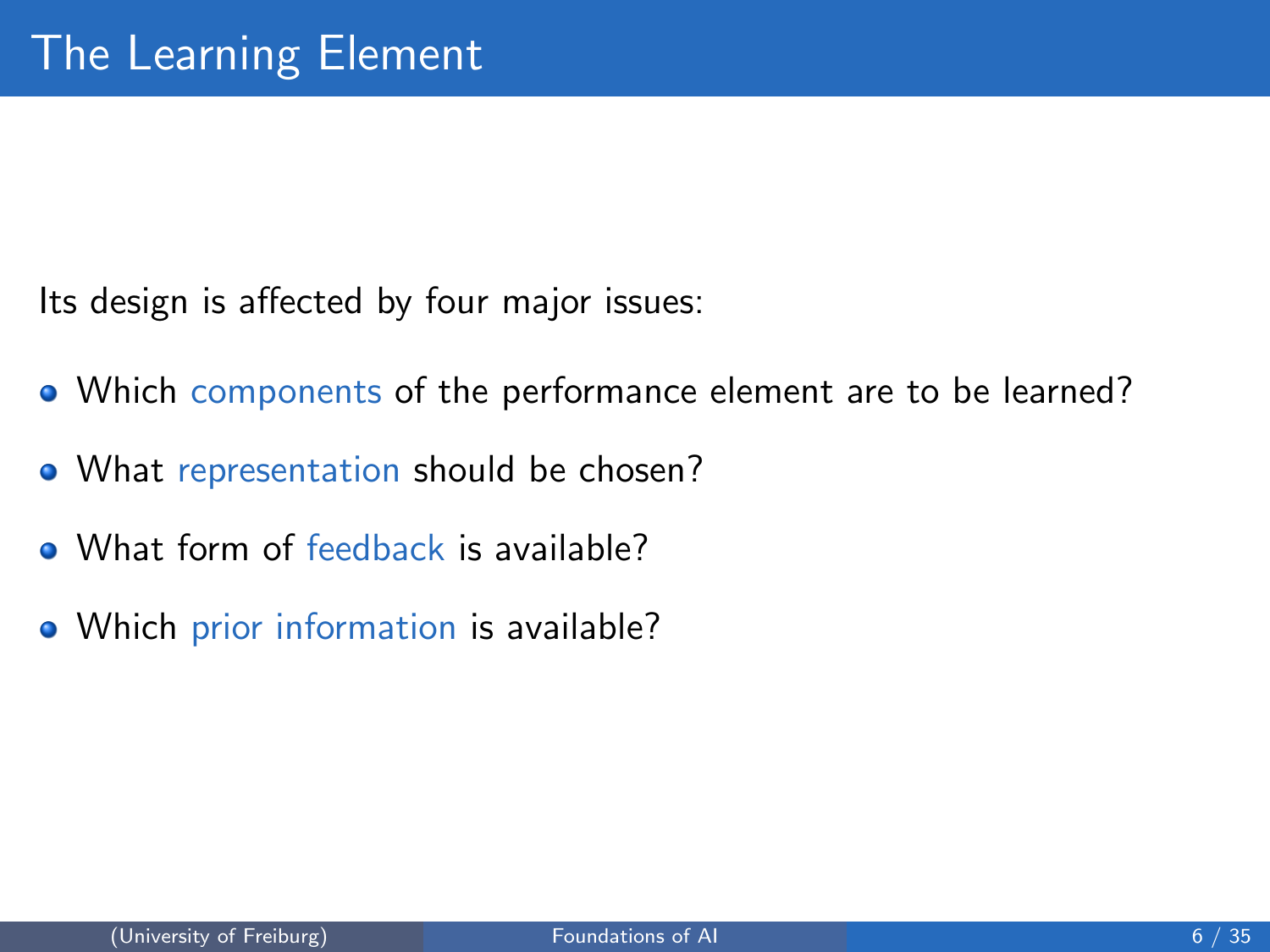<span id="page-6-0"></span>The type of feedback available for learning is usually the most important factor in determining the nature of the learning problem.

**Supervised learning:** Involves learning a function from examples of its inputs and outputs.

Unsupervised learning: The agent has to learn patterns in the input when no specific output values are given.

**Reinforcement learning:** The most general form of learning in which the agent is not told what to do by a teacher. Rather it must learn from a reinforcement or reward. It typically involves learning how the environment works.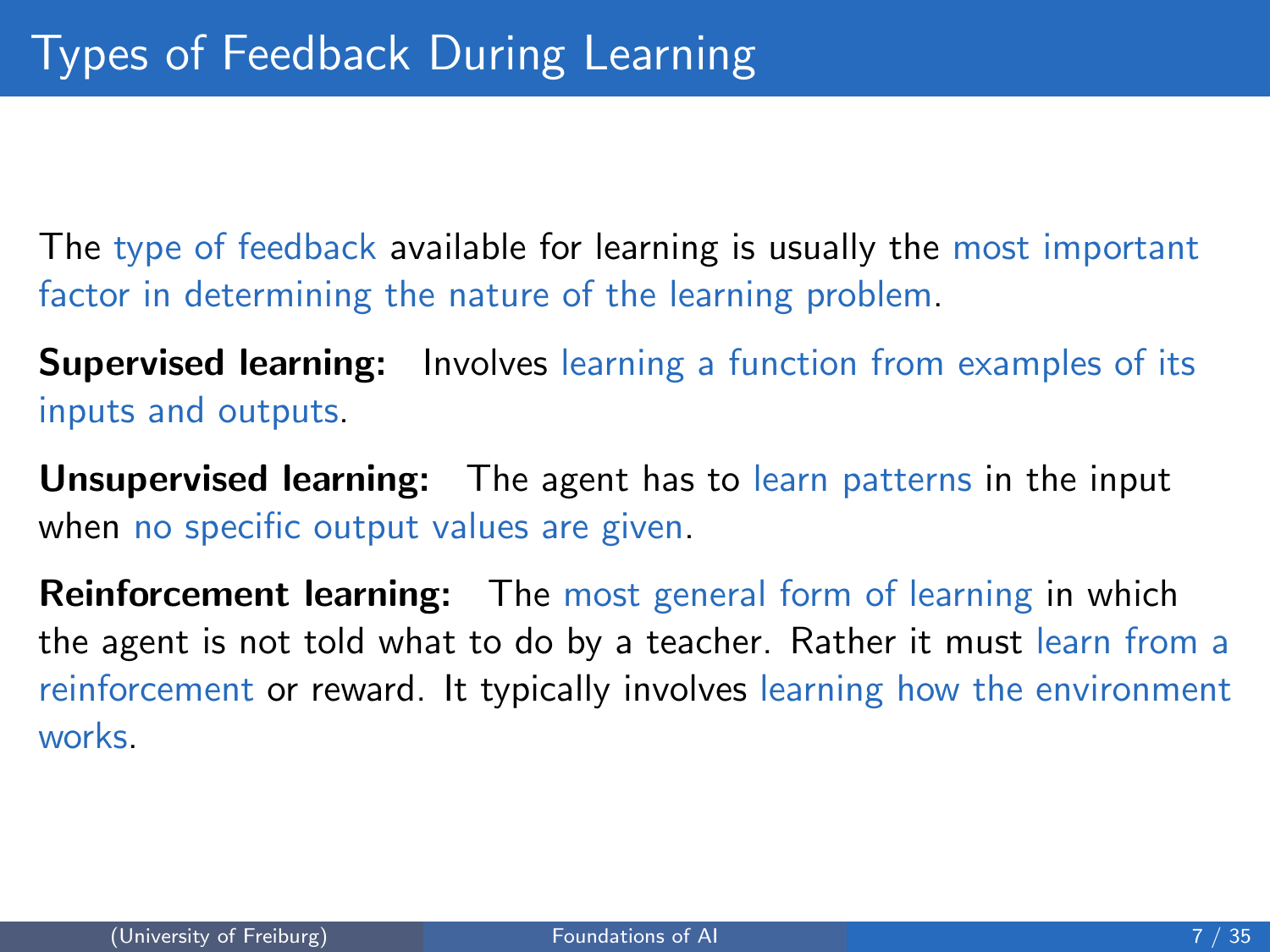An example is a pair  $(x, f(x))$ . The complete set of examples is called the training set.

Pure inductive inference: for a collection of examples for f, return a function h (hypothesis) that approximates f.

The function h typically is member of a hypothesis space  $H$ .

A good hypothesis should generalize the data well, i.e., will predict unseen examples correctly.

A hypothesis is consistent with the data set if it agrees with all the data.

How do we choose from among multiple consistent hypotheses?

Ockham's razor: prefer the simplest hypothesis consistent with the data.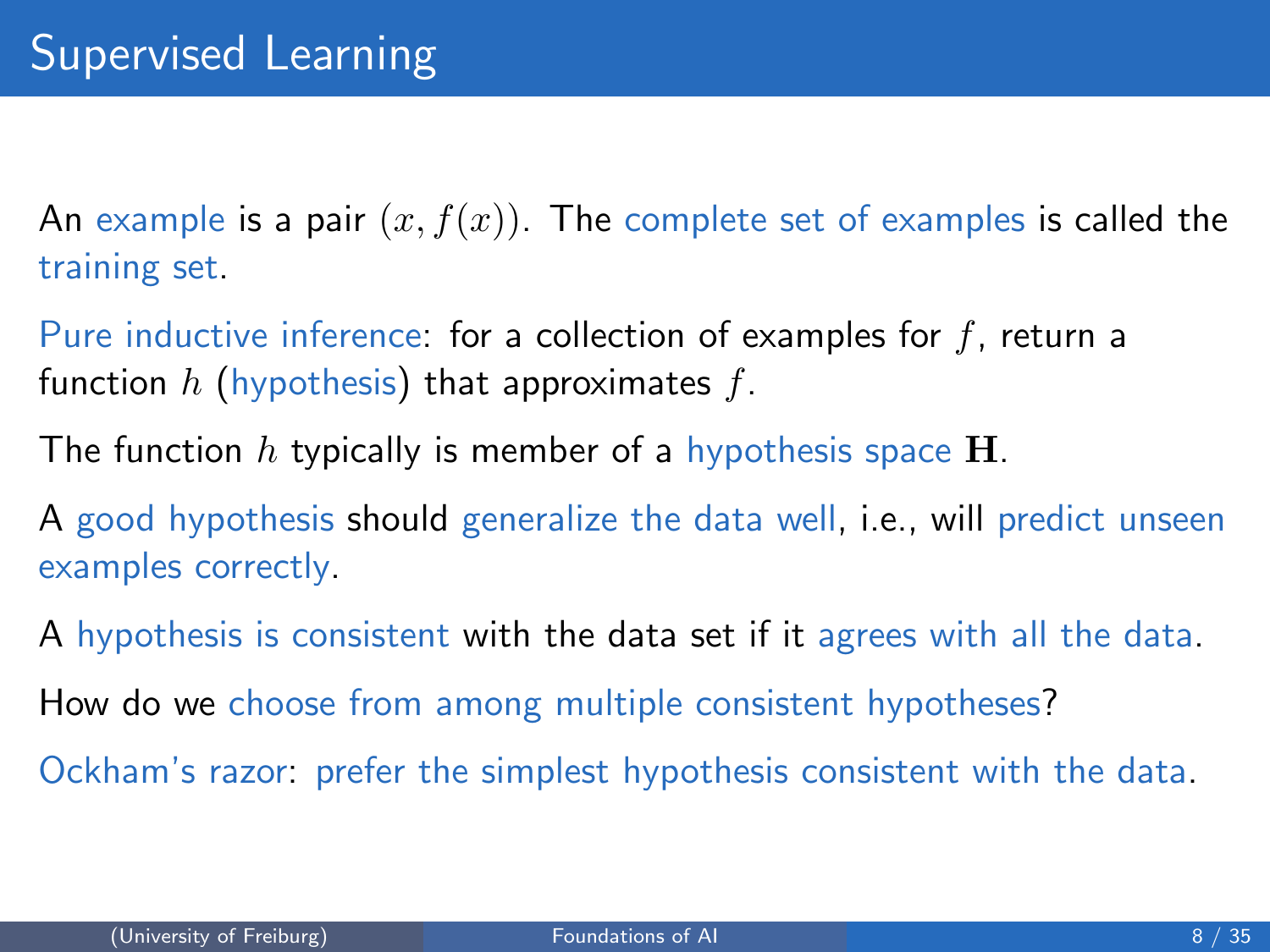### Example: Fitting a Function to a Data Set



- (a) consistent hypothesis that agrees with all the data
- (b) degree-7 polynomial that is also consistent with the data set
- (c) data set that can be approximated consistently with a degree-6 polynomial
- (d) sinusoidal exact fit to the same data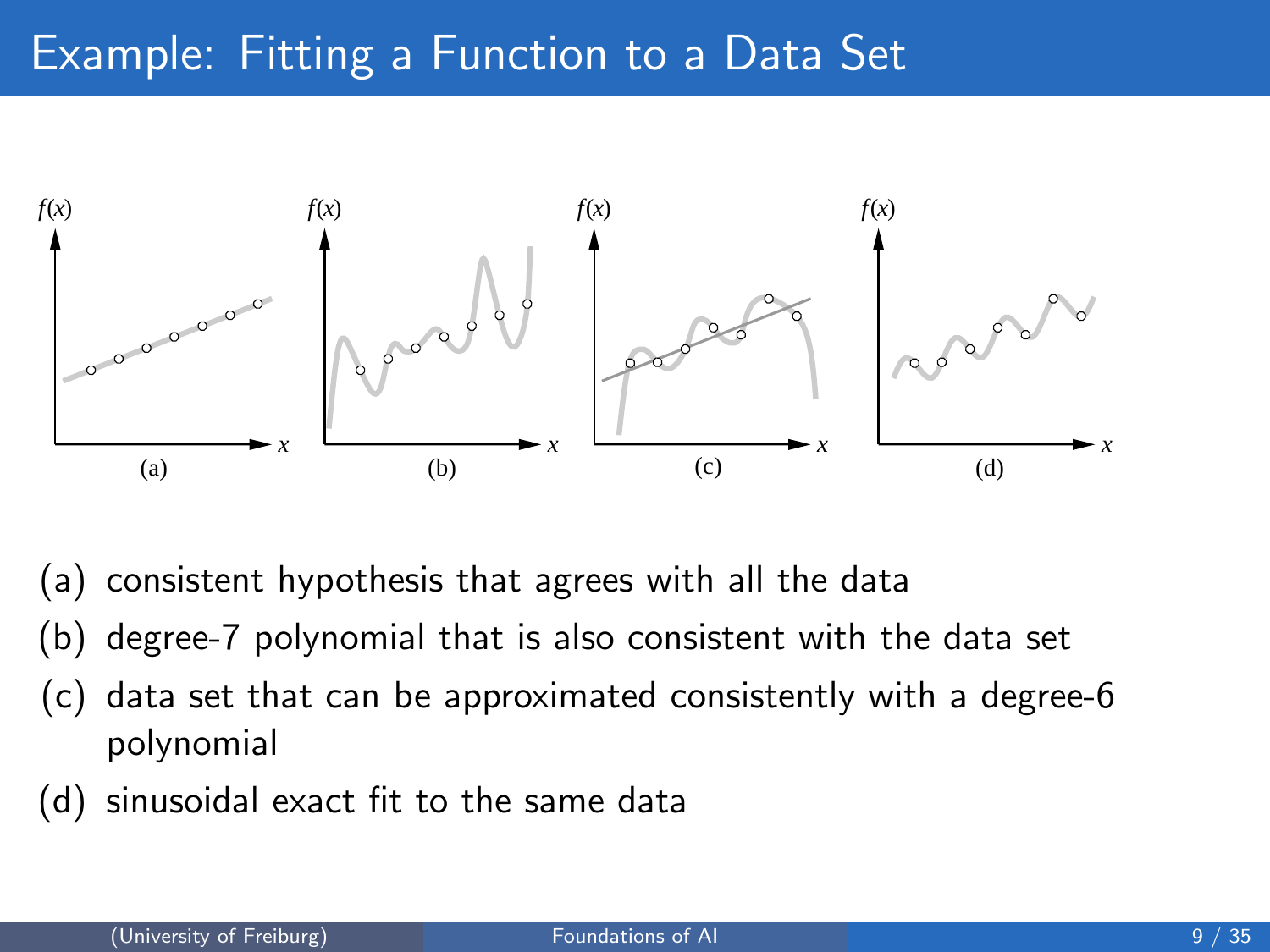<span id="page-9-0"></span>Input: Description of an object or a situation through a set of attributes. Output: a decision, that is the predicted output value for the input. Both, input and output can be discrete or continuous. Discrete-valued functions lead to classification problems. Learning a continuous function is called regression.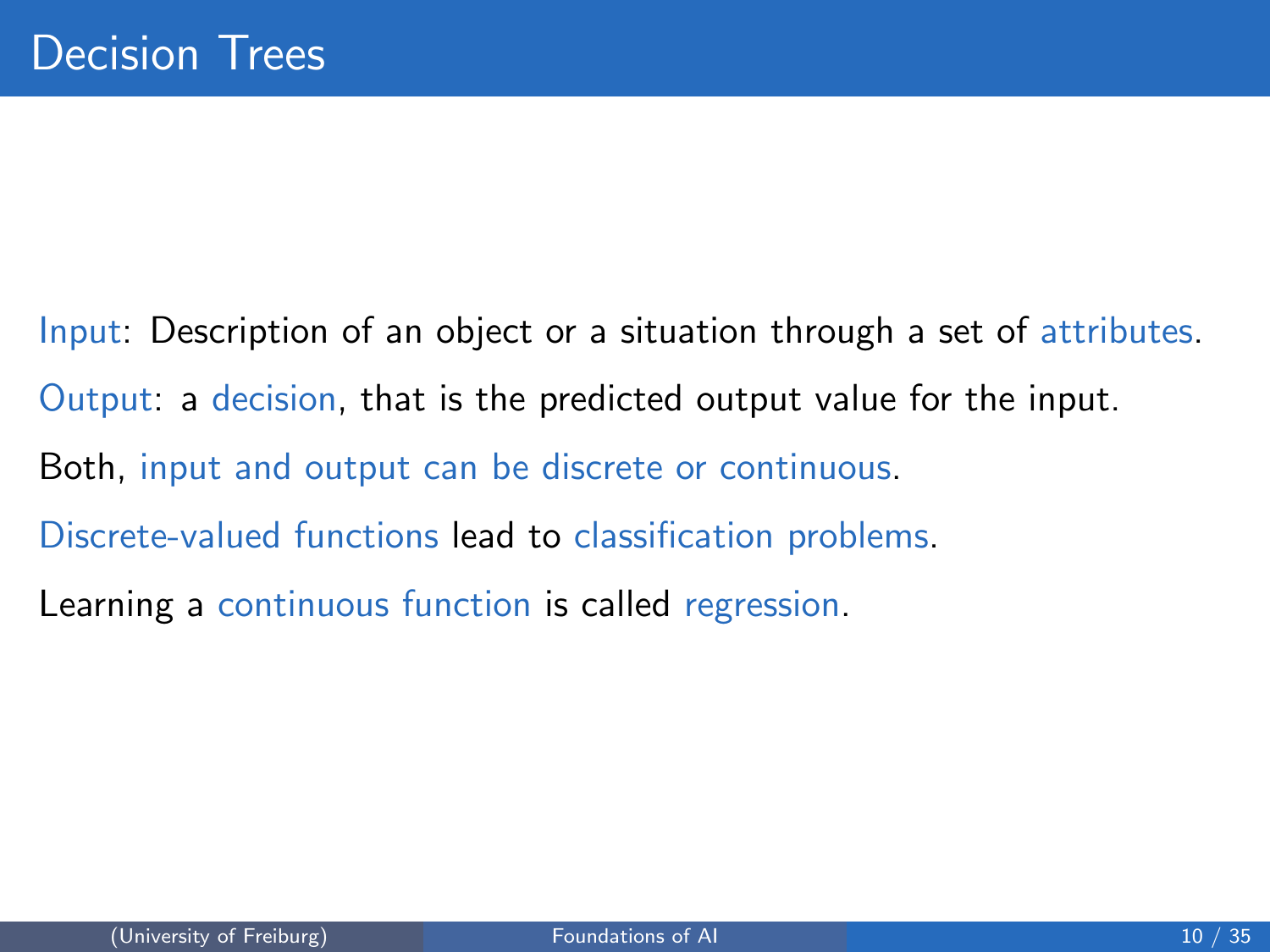Input: set of vectors of input attributes  $X$  and a single Boolean output value  $y$  (goal predicate).

Output: Yes/No decision based on a goal predicate.

Goal of the learning process: Definition of the goal predicate in the form of a decision tree.

Boolean decision trees represent Boolean functions.

Properties of (Boolean) Decision Trees:

- An internal node of the decision tree represents a test of a property.
- **•** Branches are labeled with the possible values of the test.
- Each leaf node specifies the Boolean value to be returned if that leaf is reached.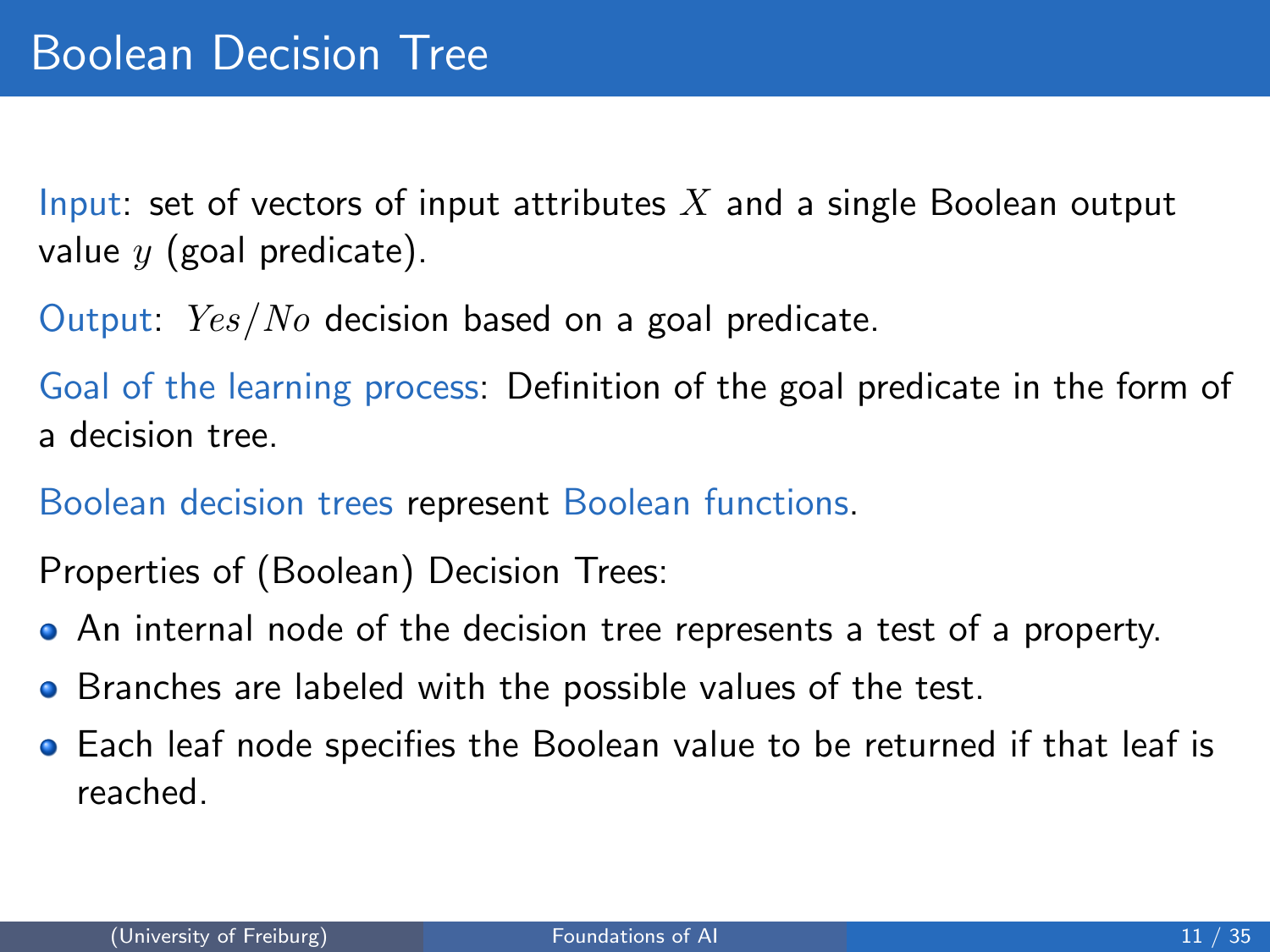### When to Wait for Available Seats at a Restaurant

Goal predicate: WillWait Test predicates:

- $Patrons$ : How many guests are there? (none, some, full)
- $WaitEstimate$ : How long do we have to wait? (0-10, 10-30, 30-60, >60)  $\bullet$
- Alternate: Is there an alternative?  $(T/F)$
- $\bullet$  Hungry: Am I hungry?  $(T/F)$
- *Reservation*: Have I made a reservation?  $(T/F)$  $\bullet$
- $\bullet$   $Bar:$  Does the restaurant have a bar to wait in?  $(T/F)$
- $Fri/Sat$ : Is it Friday or Saturday?  $(T/F)$
- *Raining*: Is it raining outside?  $(T/F)$  $\bullet$
- *Price:* How expensive is the food?  $(\text{\$}, \text{\$}\$, \text{\$}\$)$  $\bullet$
- $\bullet$  Type: What kind of restaurant is it? (French, Italian, Thai, Burger)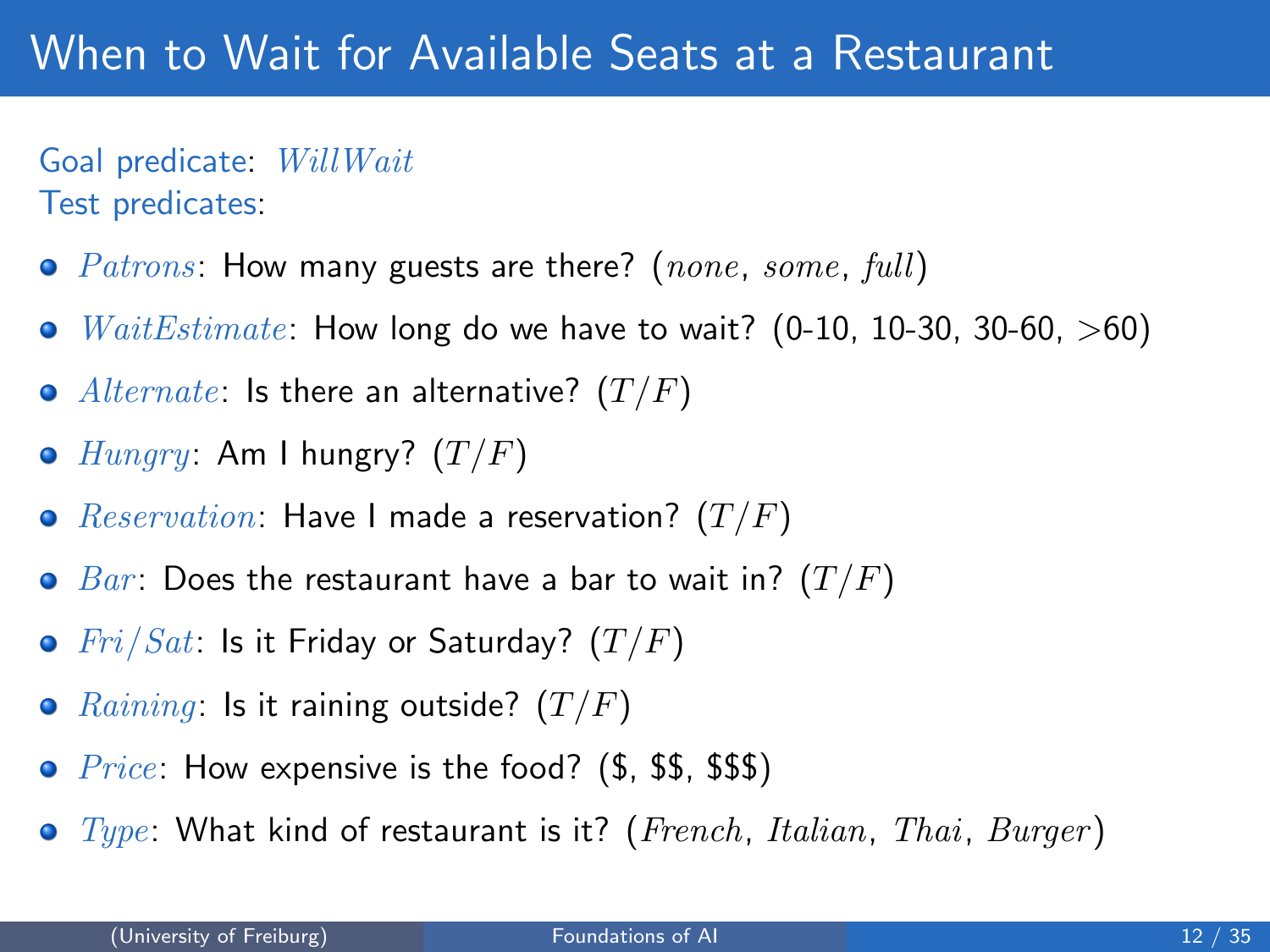#### Restaurant Example (Decision Tree)

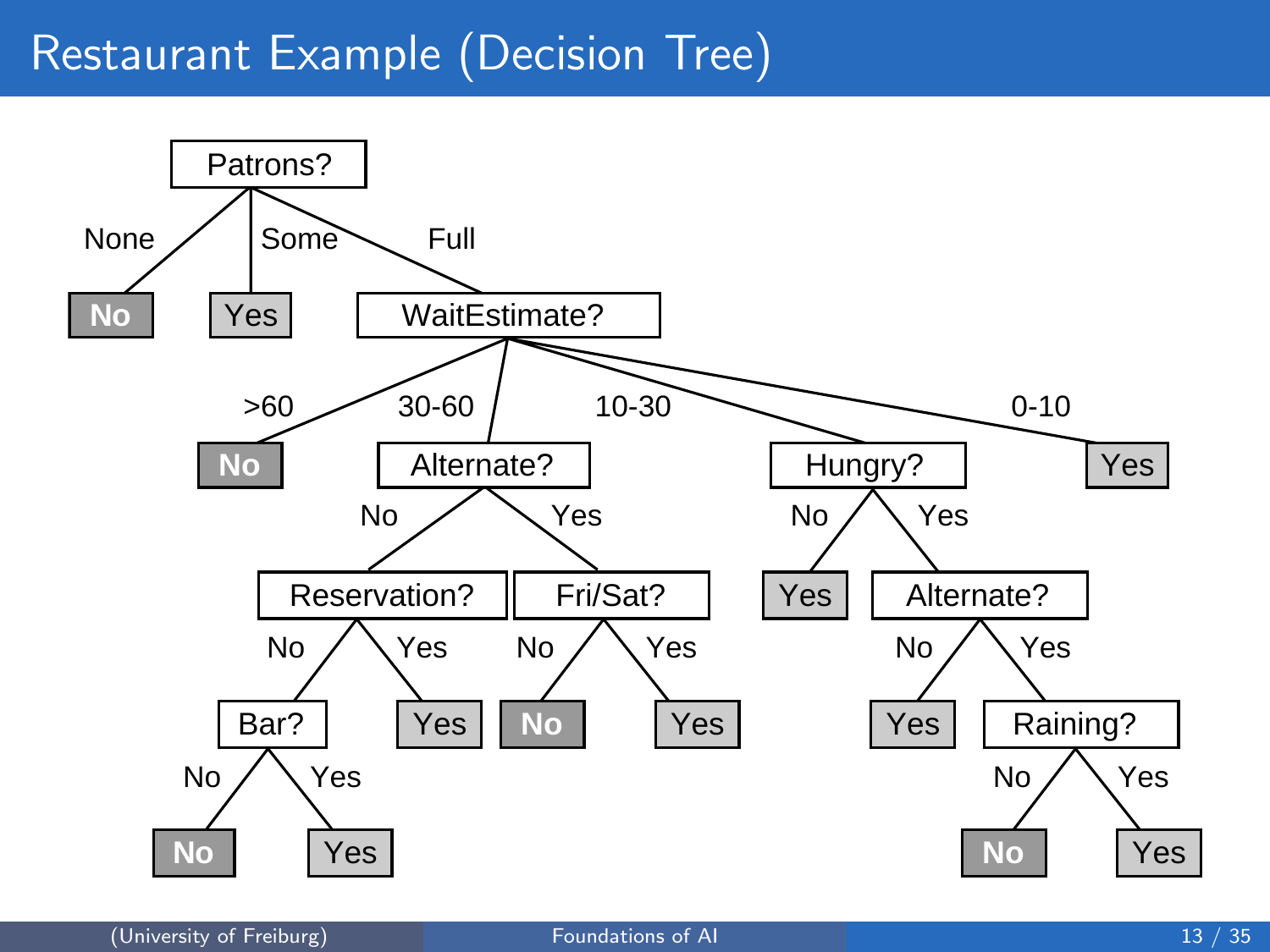Each decision tree hypothesis for the  $WillWait$  goal predicate can be seen as an assertion of the form

 $\forall s \textit{WillWait}(s) \Leftrightarrow (P_1(s) \vee P_2(s) \vee \ldots \vee P_n(s))$ 

where each  $P_i(s)$  is the conjunction of tests along a path from the root of the tree to a leaf with a positive outcome.

Any Boolean function can be represented by a decision tree.

Limitation: All tests always involve only one object and the language of traditional decision trees is inherently propositional.

 $\exists r_2NearBy(r_2, s) \wedge Price(r, p) \wedge Price(r_2, p_2) \wedge Cheaper(p_2, p)$ 

cannot be represented as a test.

We could always add another test called  $CheaperRestaurantNearby$ , but a decision tree with all such attributes would grow exponentially.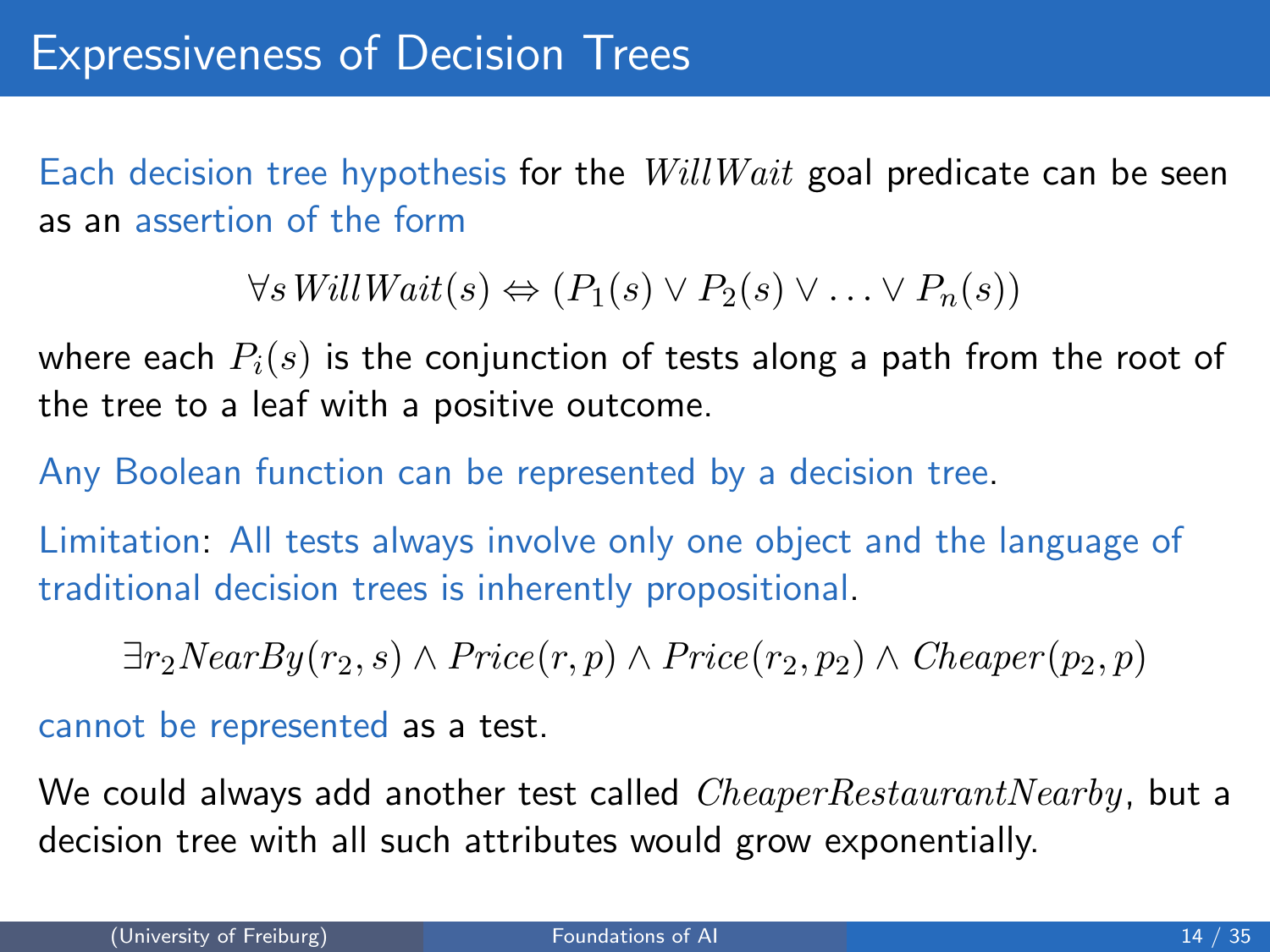For every Boolean function we can construct a decision tree by translating every row of a truth table to a path in the tree.

This can lead to a tree whose size is exponential in the number of attributes.

Although decision trees can represent functions with smaller trees, there are functions that require an exponentially large decision tree:

Parity function: 
$$
p(x) = \begin{cases} 1 & \text{even number of inputs are 1} \\ 0 & \text{otherwise} \end{cases}
$$

Majority function: 
$$
m(x) = \begin{cases} 1 & \text{half of the inputs are 1} \\ 0 & \text{otherwise} \end{cases}
$$

There is no consistent representation that is compact for all possible Boolean functions.

(University of Freiburg) [Foundations of AI](#page-0-0) 15 / 35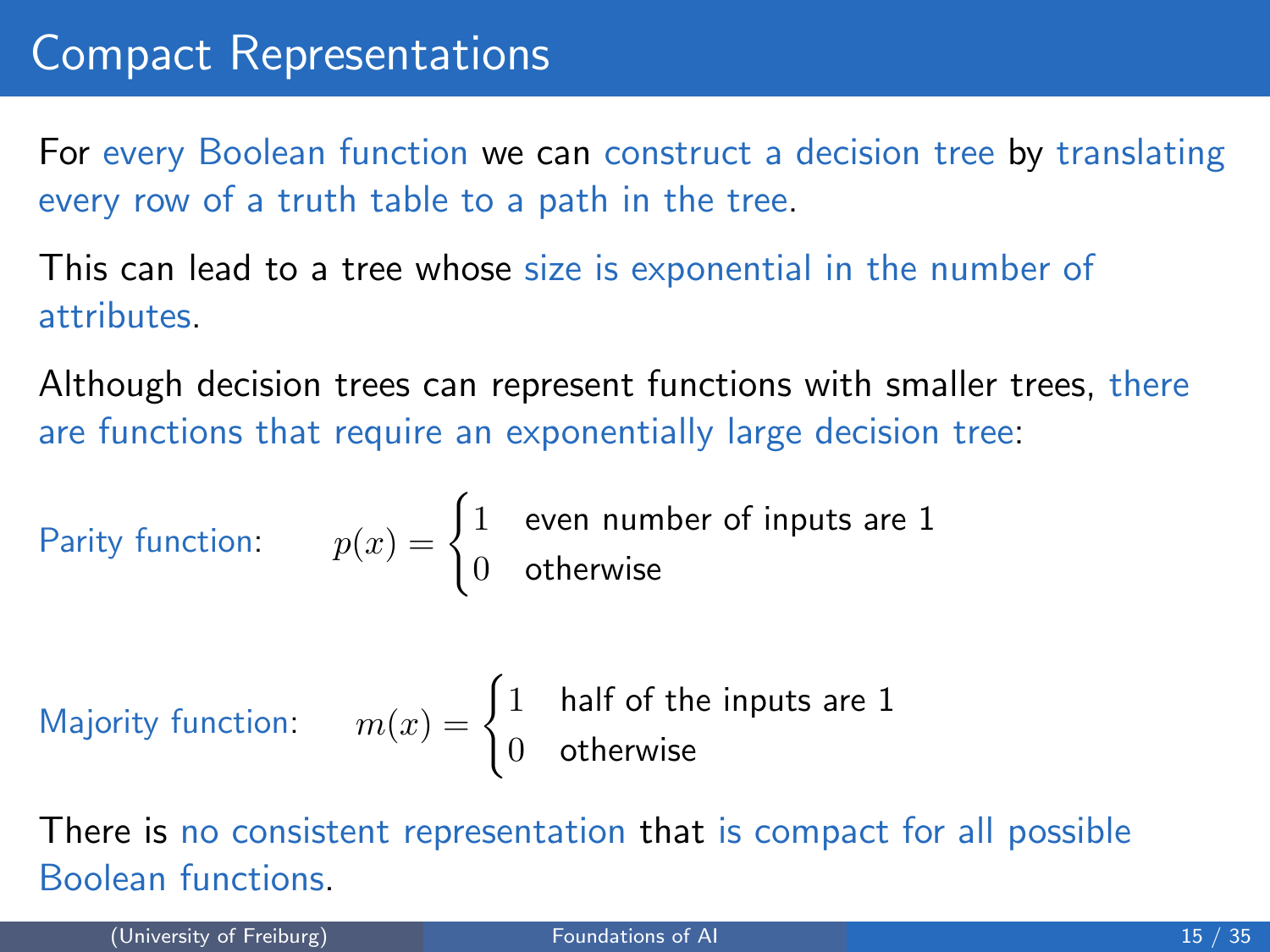### The Training Set of the Restaurant Example

Classification of an example  $=$  Value of the goal predicate

- $true \rightarrow$  positive example
- $false \rightarrow$  negative example

| Example  | Attributes |     |     |     |      |        |      |     |                |           | Goal           |
|----------|------------|-----|-----|-----|------|--------|------|-----|----------------|-----------|----------------|
|          | Alt        | Bar | Fri | Hun | Pat  | Price  | Rain | Res | Type           | Est       | WillWait       |
| $X_1$    | Yes        | No  | No  | Yes | Some | \$\$\$ | No   | Yes | French         | $0 - 10$  | Yes            |
| $X_2$    | Yes        | No  | No  | Yes | Full | \$     | No   | No  | Thai           | 30–60     | No             |
| $X_3$    | No         | Yes | No  | No  | Some | \$     | No   | No  | <b>Burger</b>  | $0 - 10$  | Yes            |
| $X_4$    | Yes        | No  | Yes | Yes | Full | \$     | No   | No  | Thai           | $10 - 30$ | Yes            |
| $X_5$    | Yes        | No  | Yes | No  | Full | \$\$\$ | No   | Yes | French         | >60       | No             |
| $X_6$    | No         | Yes | No  | Yes | Some | \$\$   | Yes  | Yes | Italian        | $0 - 10$  | Yes            |
| $X_7$    | No         | Yes | No  | No  | None | \$     | Yes  | No  | <b>Burger</b>  | $0 - 10$  | N <sub>O</sub> |
| $X_8$    | No         | No  | No  | Yes | Some | \$\$   | Yes  | Yes | Thai           | $0 - 10$  | Yes            |
| $X_9$    | No         | Yes | Yes | No  | Full | \$     | Yes  | No  | <b>Burger</b>  | >60       | No             |
| $X_{10}$ | Yes        | Yes | Yes | Yes | Full | \$\$\$ | No   | Yes | <b>Italian</b> | $10 - 30$ | No             |
| $X_{11}$ | No         | No  | No  | No  | None | \$     | No   | No  | Thai           | $0 - 10$  | No             |
| $X_{12}$ | Yes        | Yes | Yes | Yes | Full | \$     | No   | No  | <b>Burger</b>  | 30–60     | Yes            |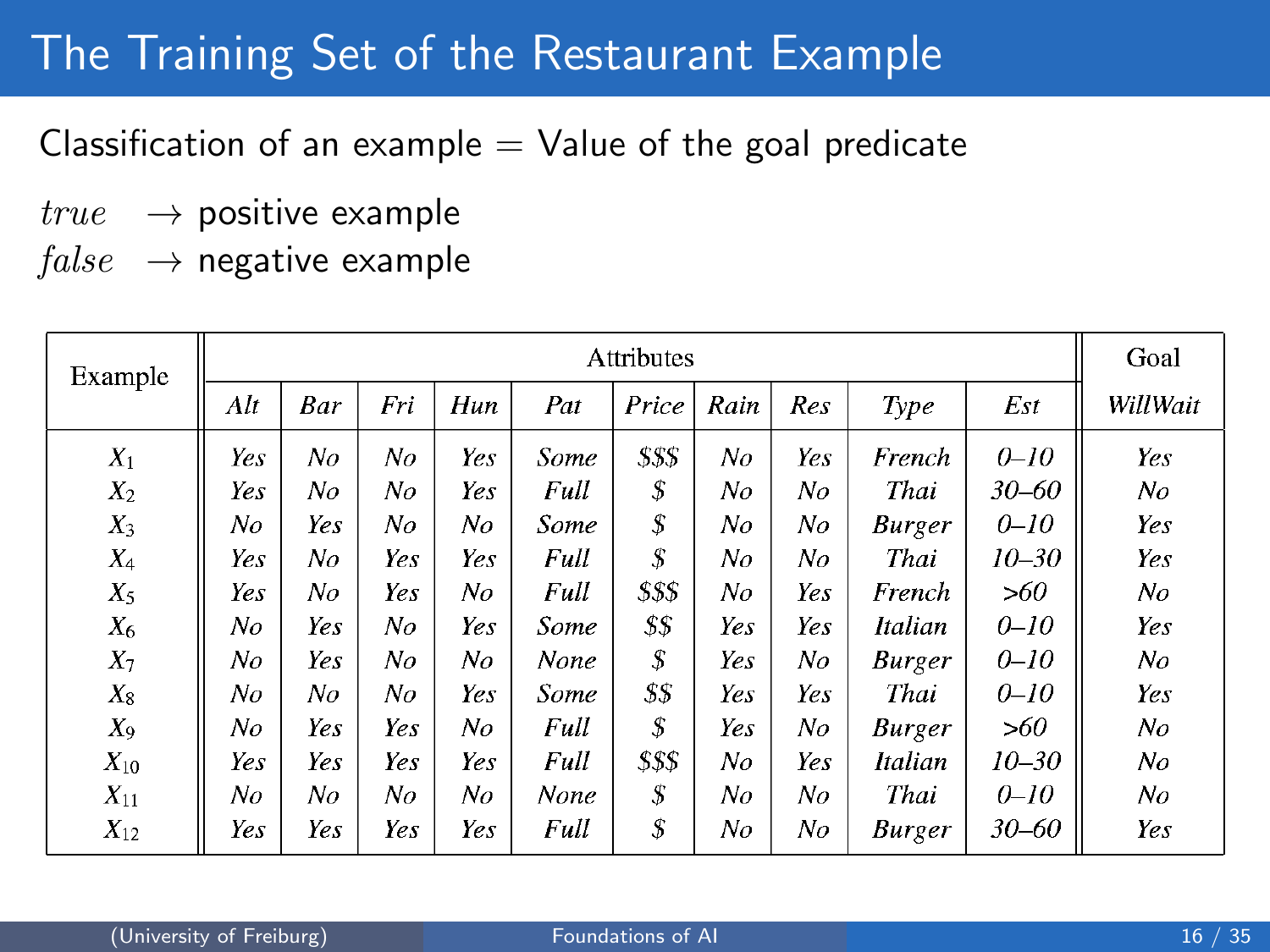- Naïve solution: we simply construct a tree with one path to a leaf for each example.
- In this case we test all the attributes along the path and attach the classification of the example to the leaf.
- Whereas the resulting tree will correctly classify all given examples, it will not say much about other cases.
- It just memorizes the observations and does not generalize.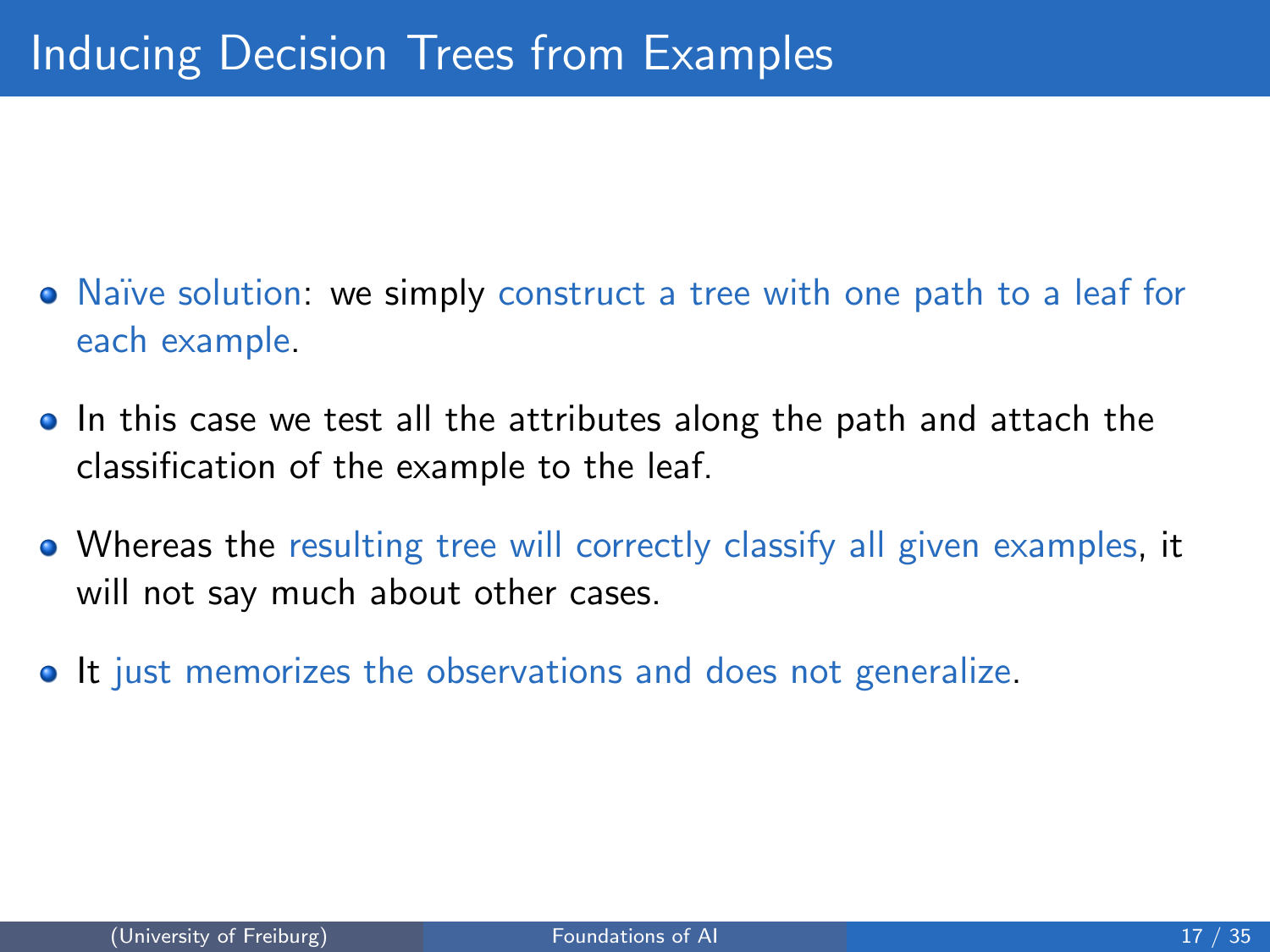## Inducing Decision Trees from Examples (2)

- Smallest solution: applying Ockham's razor we should instead find the smallest decision tree that is consistent with the training set.
- Unfortunately, for any reasonable definition of smallest finding the smallest tree is intractable.
- Dilemma:



We can give a decision tree learning algorithm that generates "smallish" trees.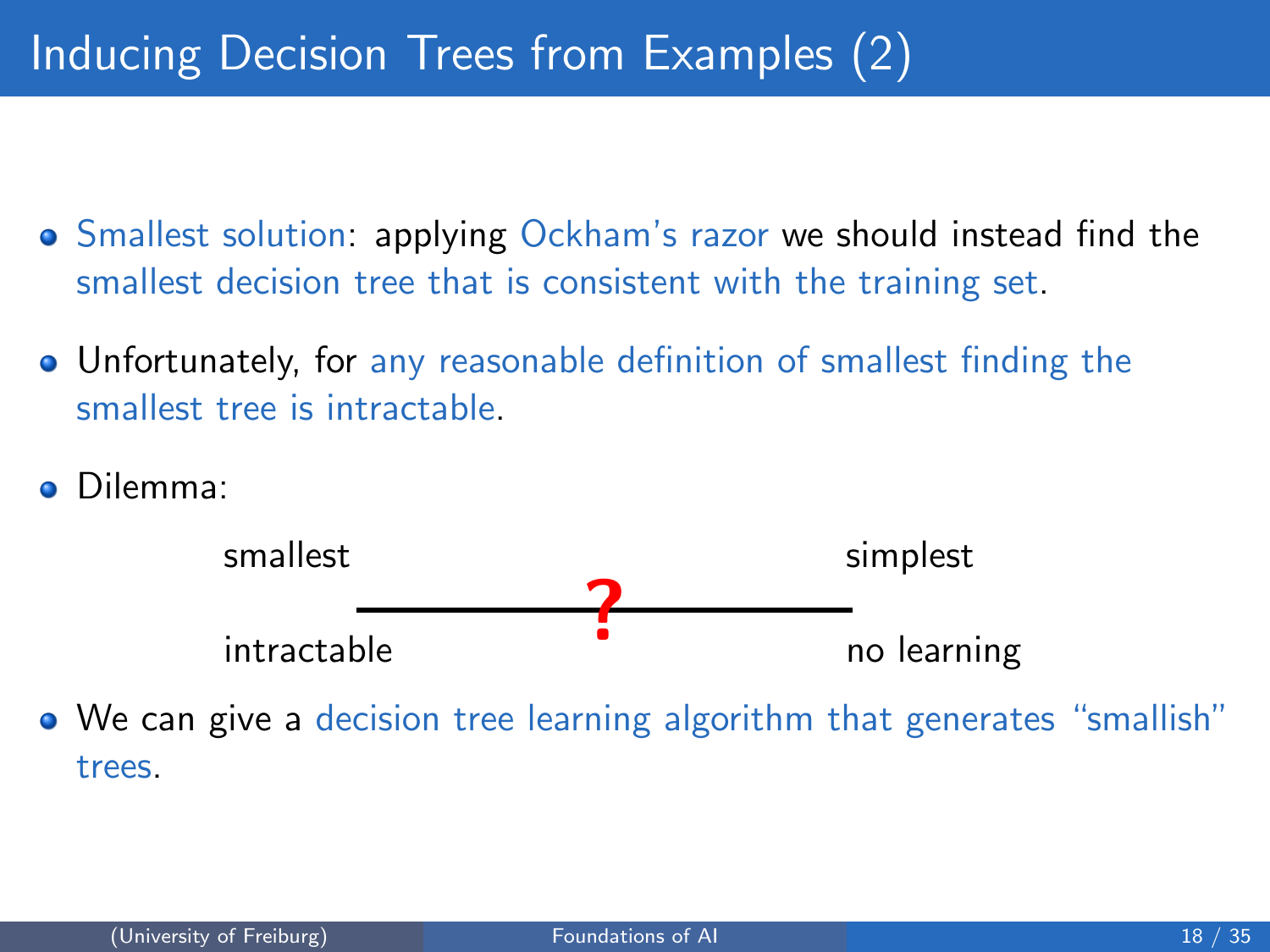Divide and Conquer approach:

- Choose an (or better: the best) attribute.
- Split the training set into subsets each corresponding to a particular value of that attribute.
- Now that we have divided the training set into several smaller training sets, we can recursively apply this process to the smaller training sets.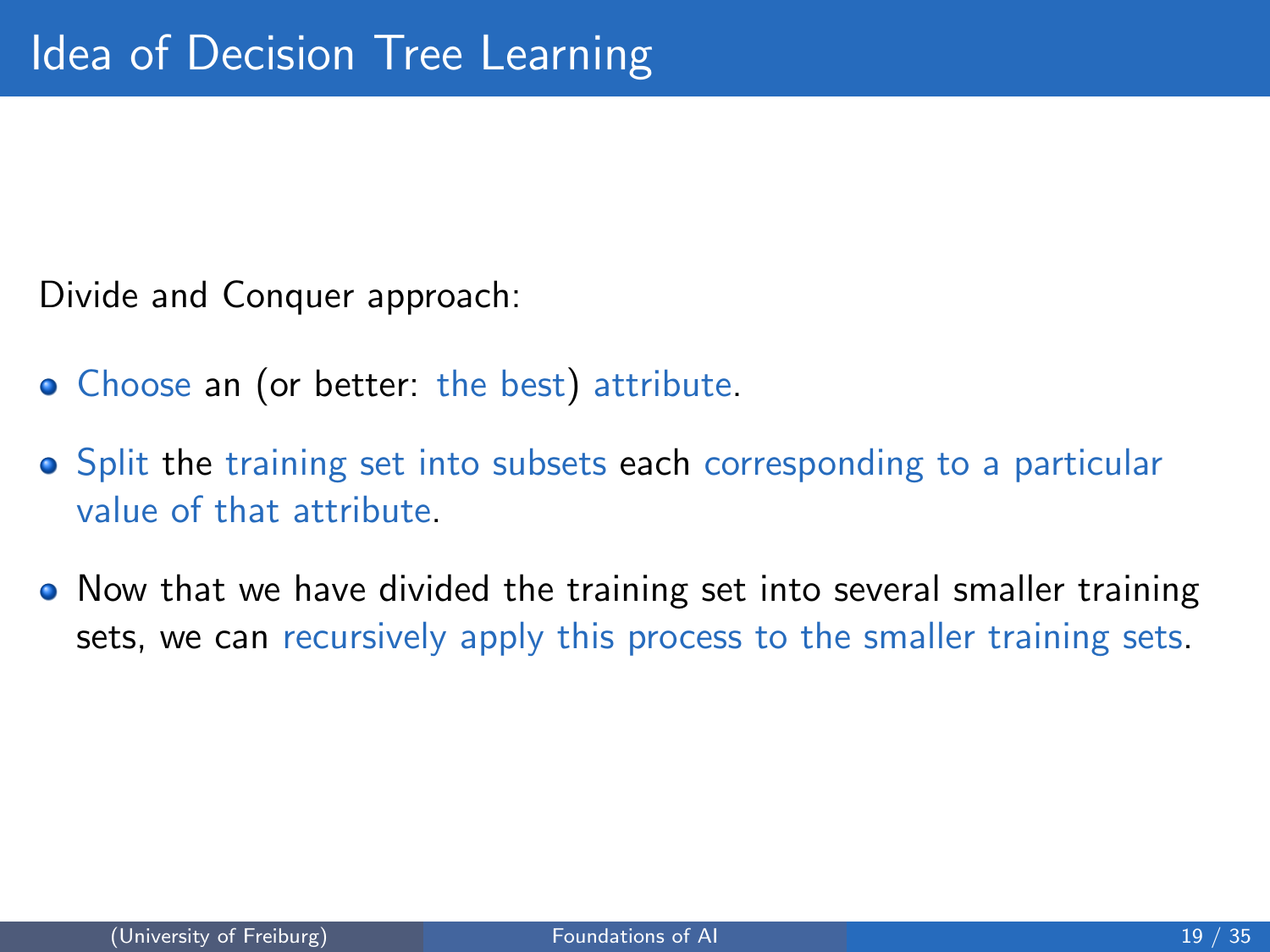# Splitting Examples (1)



- Type is a poor attribute, since it leaves us with four subsets each of them containing the same number of positive and negative examples.
- It does not reduce the problem complexity.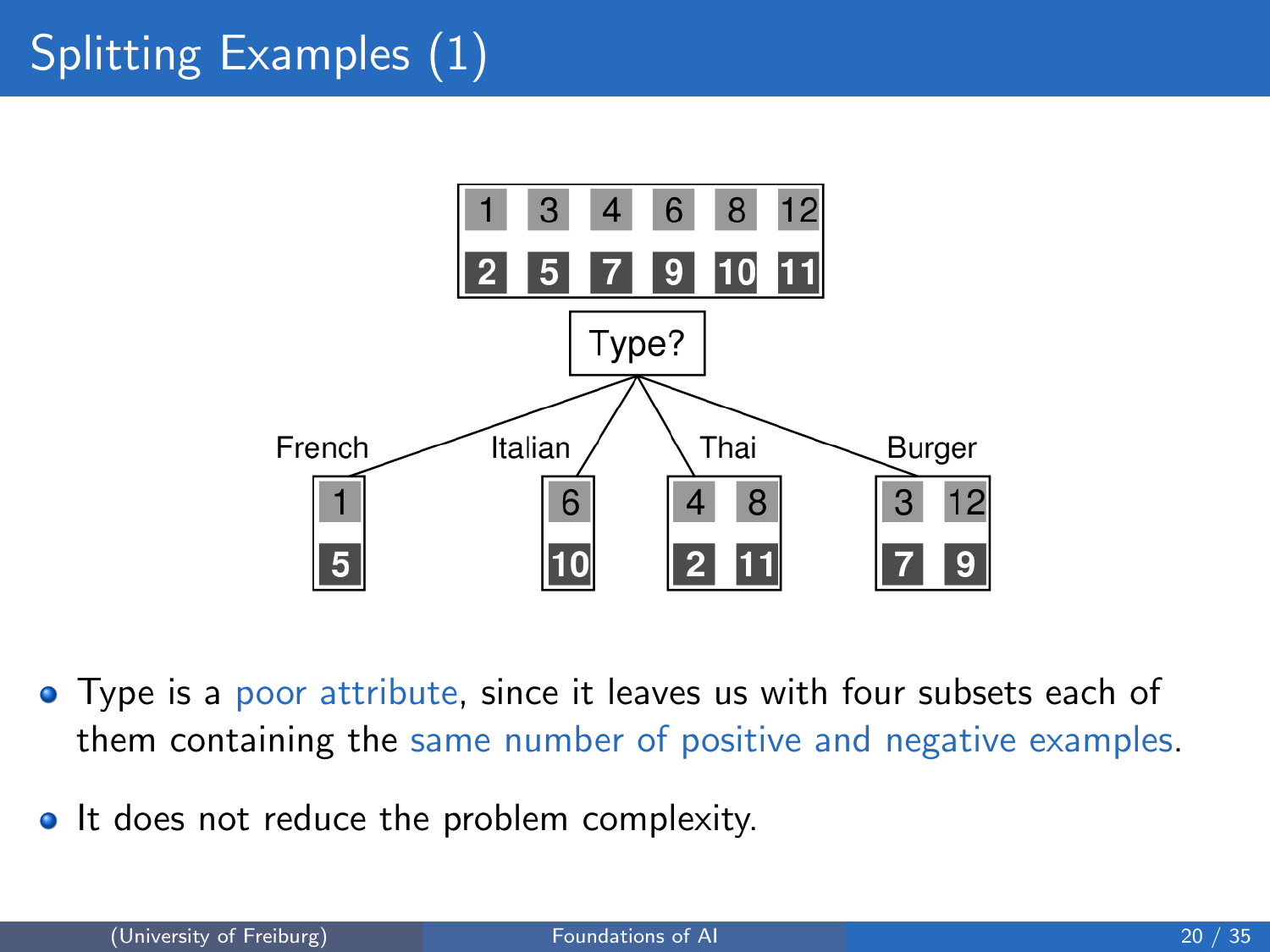# Splitting Examples (2)



- $\bullet$  Patrons is a better choice, since if the value is  $None$  or  $Some$ , then we are left with example sets for which we can answer definitely (*Yes* or  $No$ ).
- Only for the value Full we are left with a mixed set of examples.  $\bullet$
- $\bullet$  One potential next choice is  $Hungry$ .

(University of Freiburg) The Communications of AI 21 / 35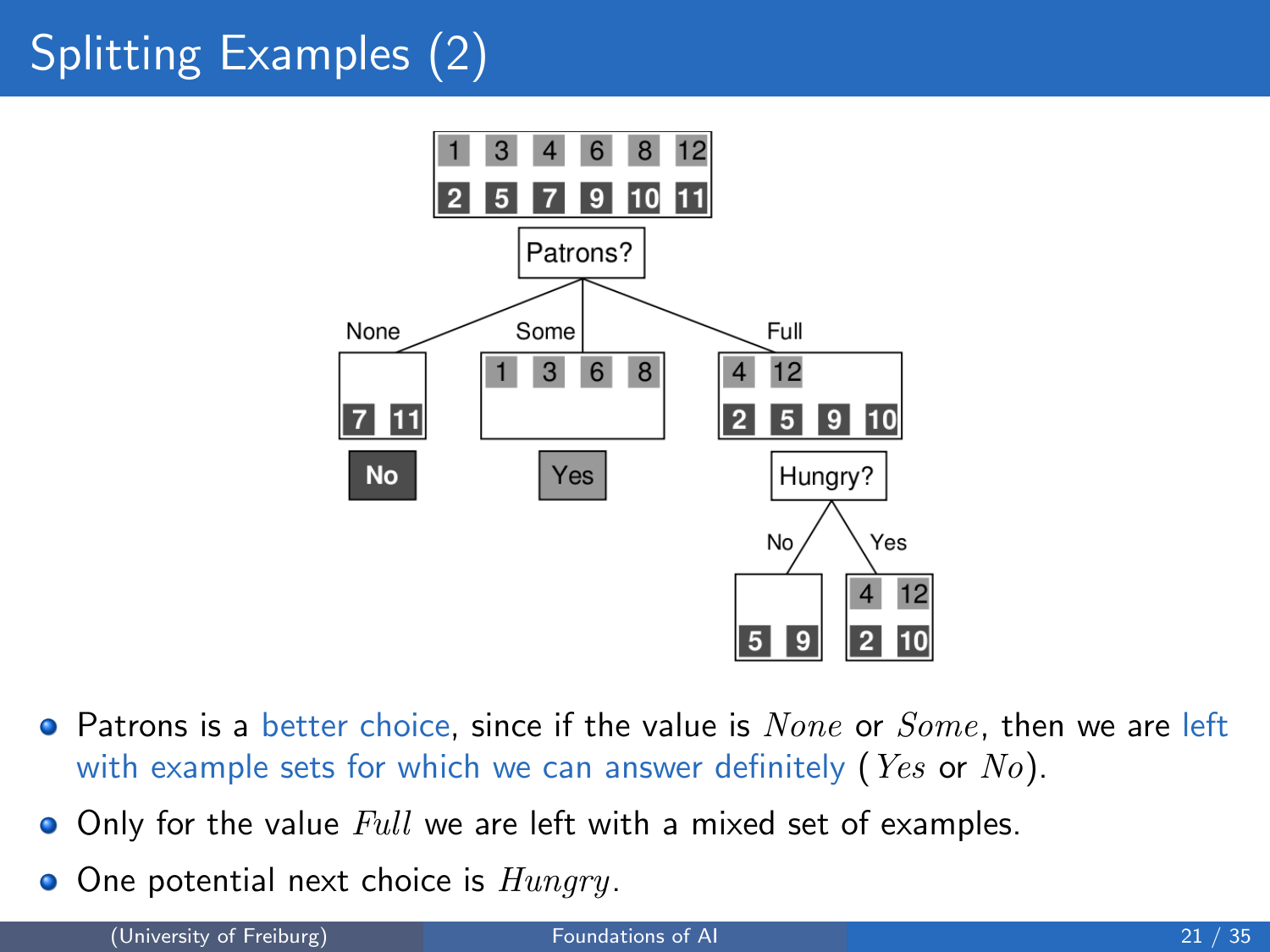In each recursive step there are four cases to consider:

- Positive and negative examples: choose a new attribute.
- $\bullet$  Only positive (or only negative) examples: done (answer is  $Yes$  or  $No$ ).
- No examples: there was no example with the desired property. Answer *Yes* if the majority of the parent node's examples is positive, otherwise No.
- No attributes left, but there are still examples with different classifications: there were errors in the data ( $\rightarrow$  NOISE) or the attributes do not give sufficient information. Answer  $Yes$  if the majority of examples is positive, otherwise  $No$ .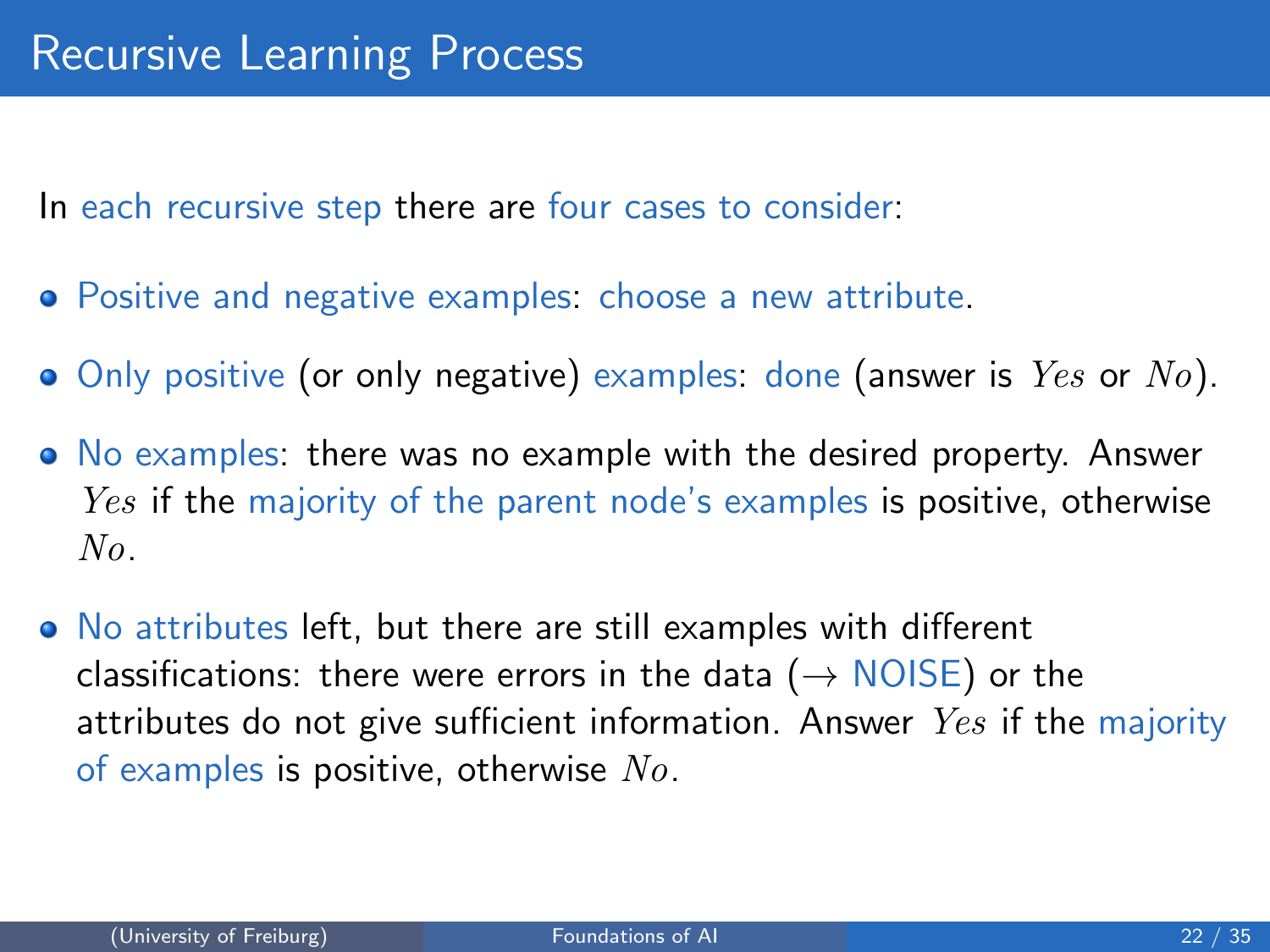### The Decision Tree Learning Algorithm

function DECISION-TREE-LEARNING(examples, attribs, default) returns a decision tree inputs: examples, set of examples

attribs, set of attributes *default*, default value for the goal predicate

if examples is empty then return default else if all examples have the same classification then return the classification else if attribs is empty then return MAJORITY-VALUE(examples) else

 $best \leftarrow$ CHOOSE-ATTRIBUTE(attribs, examples)

 $tree \leftarrow$  a new decision tree with root test best.

 $m \leftarrow$  MAJORITY-VALUE(examples;)

for each value  $v_i$  of best do

examples<sub>i</sub>  $\leftarrow$  {elements of examples with best =  $v_i$ }

 $subtree \leftarrow$  DECISION-TREE-LEARNING(examples; attribs - best, m)

add a branch to tree with label  $v_i$  and subtree subtree

return tree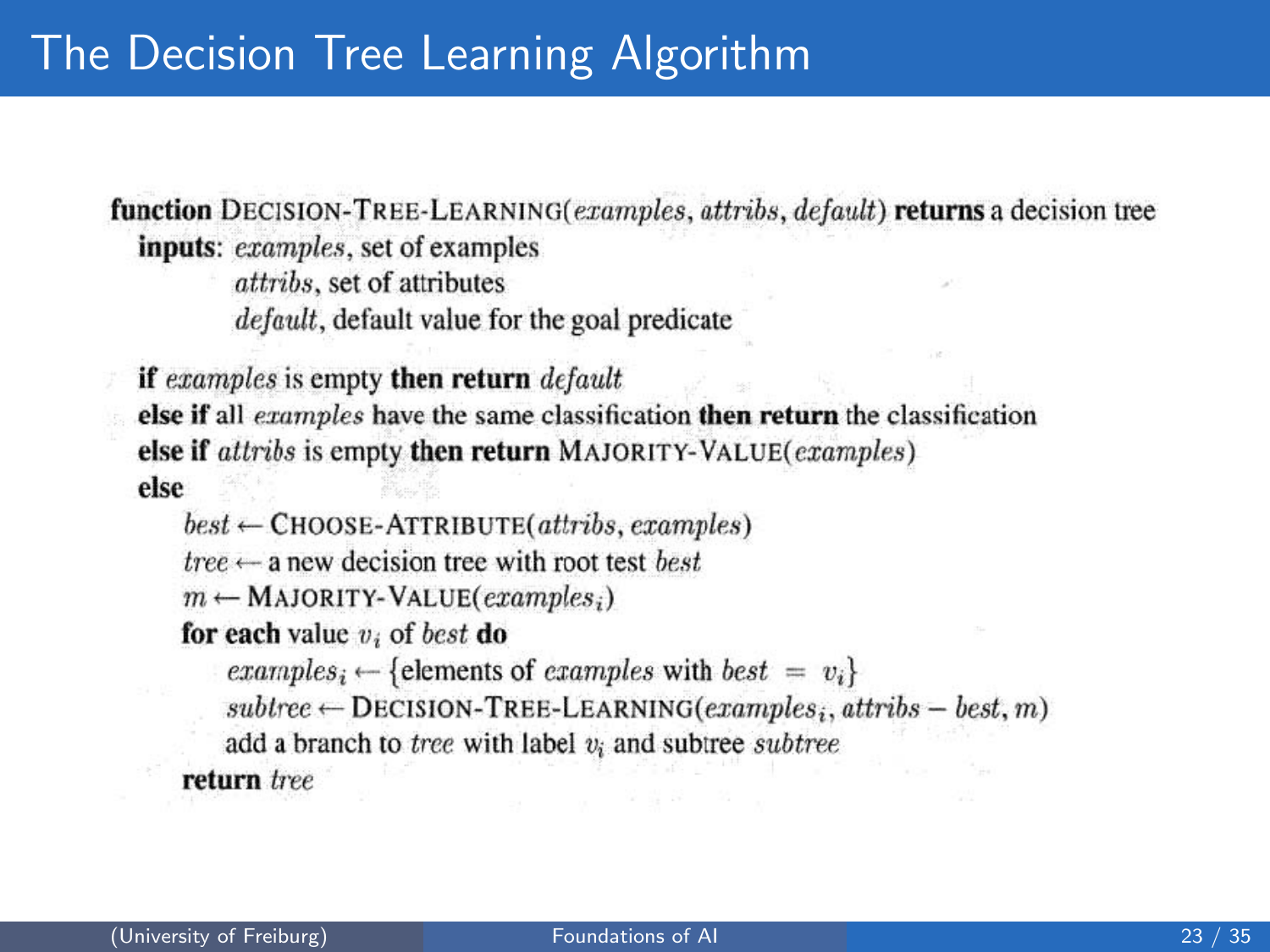#### Application to the Restaurant Data

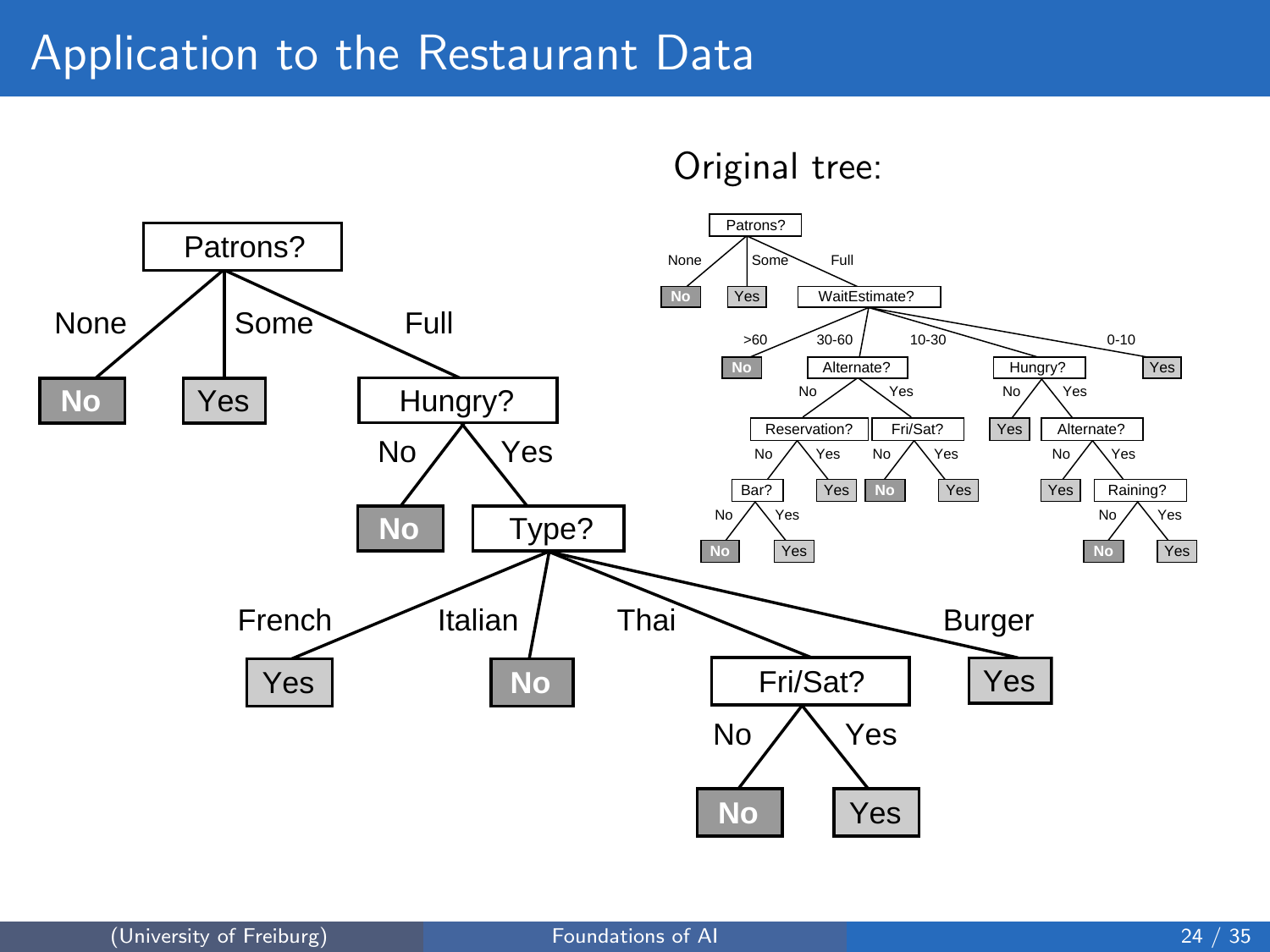- The resulting tree is considerably simpler than the one originally given (and from which the training examples were generated).
- The learning algorithm outputs a tree that is consistent with all examples it has seen.
- **The tree does not necessarily agree with the correct function.**
- **•** For example, it suggests not to wait if we are not hungry. If we are, there are cases in which it tells us to wait.
- $\bullet$  Some tests (Raining, Reservation) are not included since the algorithm can classify the examples without them.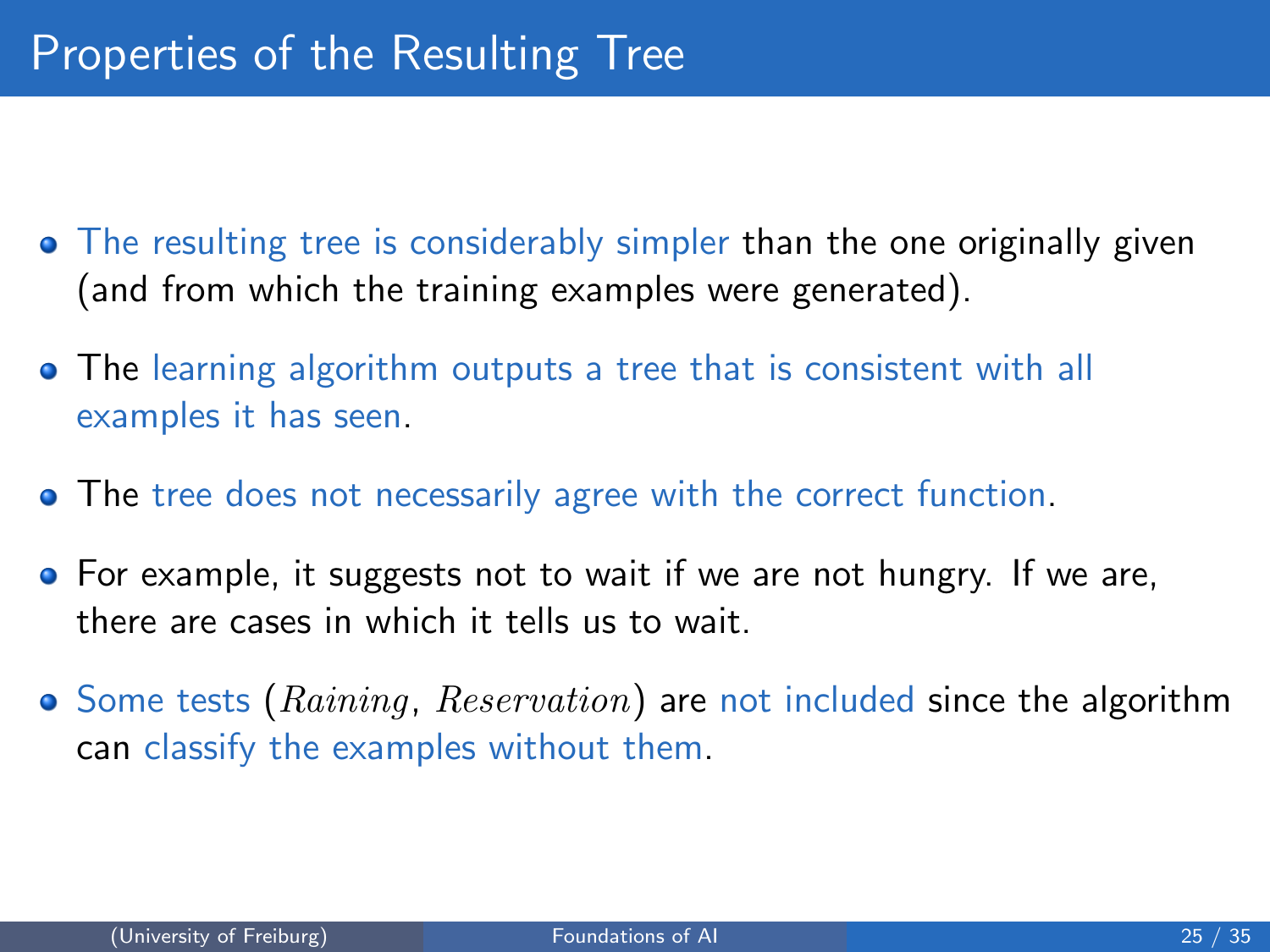$CHOOSE-ATTRIBUTE(a tribs, examples)$ 

- One goal of decision tree learning is to select attributes that minimize the depth of the final tree.
- The perfect attribute divides the examples into sets that are all positive or all negative.
- $\bullet$  *Patrons* is not perfect but fairly good.
- $\bullet$  Type is useless since the resulting proportion of positive and negative examples in the resulting sets are the same as in the original set.
- What is a formal measure of "fairly good" and "useless"?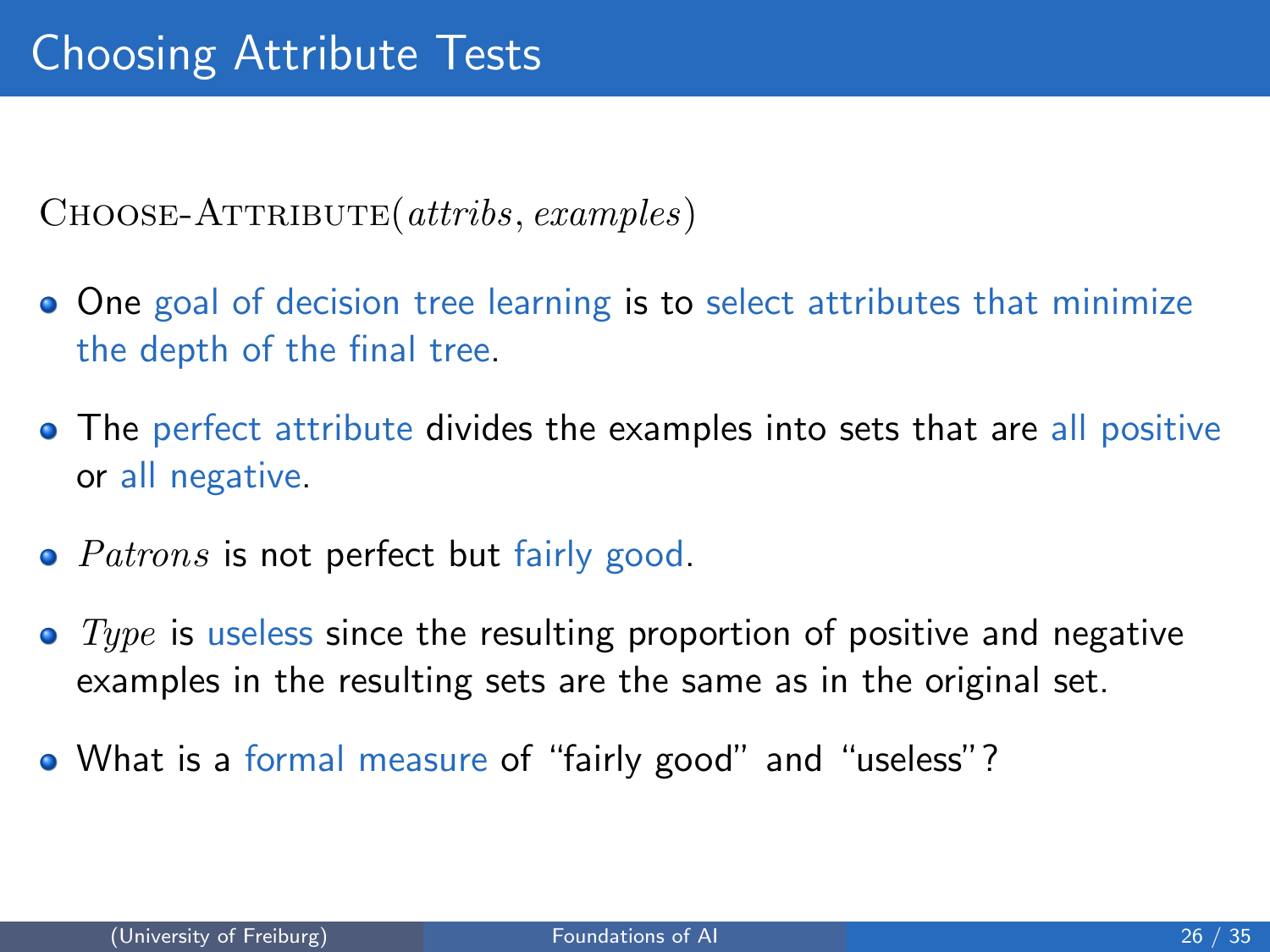Tossing a coin: What value has prior information about the outcome of the toss when the stakes are \$1 and the winnings \$1?

- Rigged coin with 99% heads and 1% tails. (average winnings per toss  $= $0.98$ )
	- $\rightarrow$  Worth of information about the outcome is less than \$0.02.
- **o** Fair coin
	- $\rightarrow$  Value of information about the outcome is less than \$1.
	- $\rightarrow$  The less we know about the outcome, the more valuable the prior information.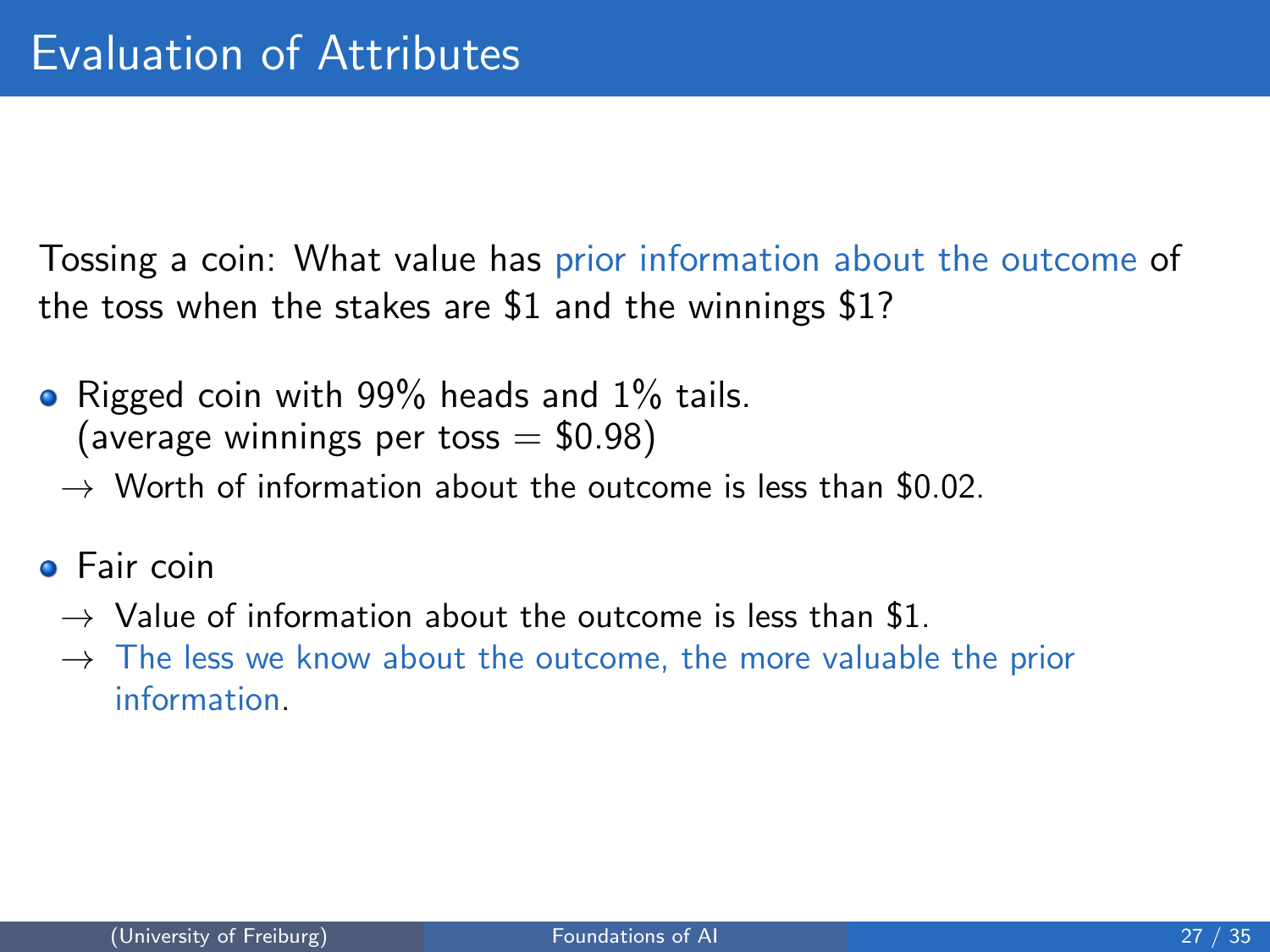- **One** suitable measure is the expected amount of information provided by the attribute.
- **•** Information theory measures information content in bits.
- One bit is enough to answer a yes/no question about which one has no idea (fair coin flip).
- In general, if the possible answers  $v_i$  have probabilities  $P(v_i)$ , the information content is given as

$$
I(P(v_1),...,P(v_n)) = \sum_{i=1}^n -P(v_i)\log_2(P(v_i))
$$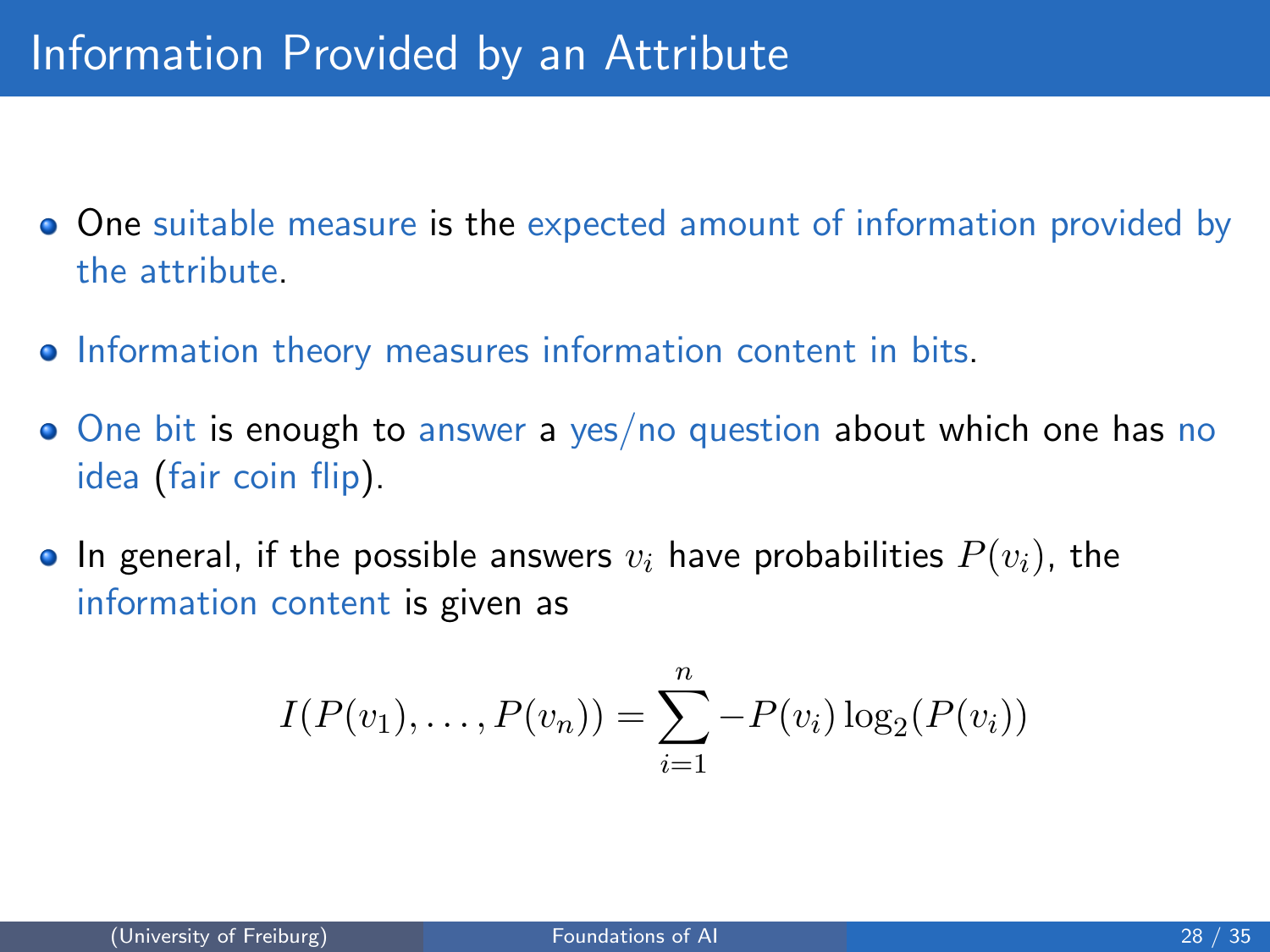$I\left(\frac{1}{2}\right)$  $\frac{1}{2}, \frac{1}{2}$  $\frac{1}{2}$ 

 $I(1, 0)$ 

 $\ensuremath{\mathsf{Entropy}}(\ensuremath{\mathsf{S}})$  $0.5$ ⊣  $0.0$  $0.5$  $1.0$  $P_{\bigoplus}$ 

 $1.0$ 

 $I(0, 1)$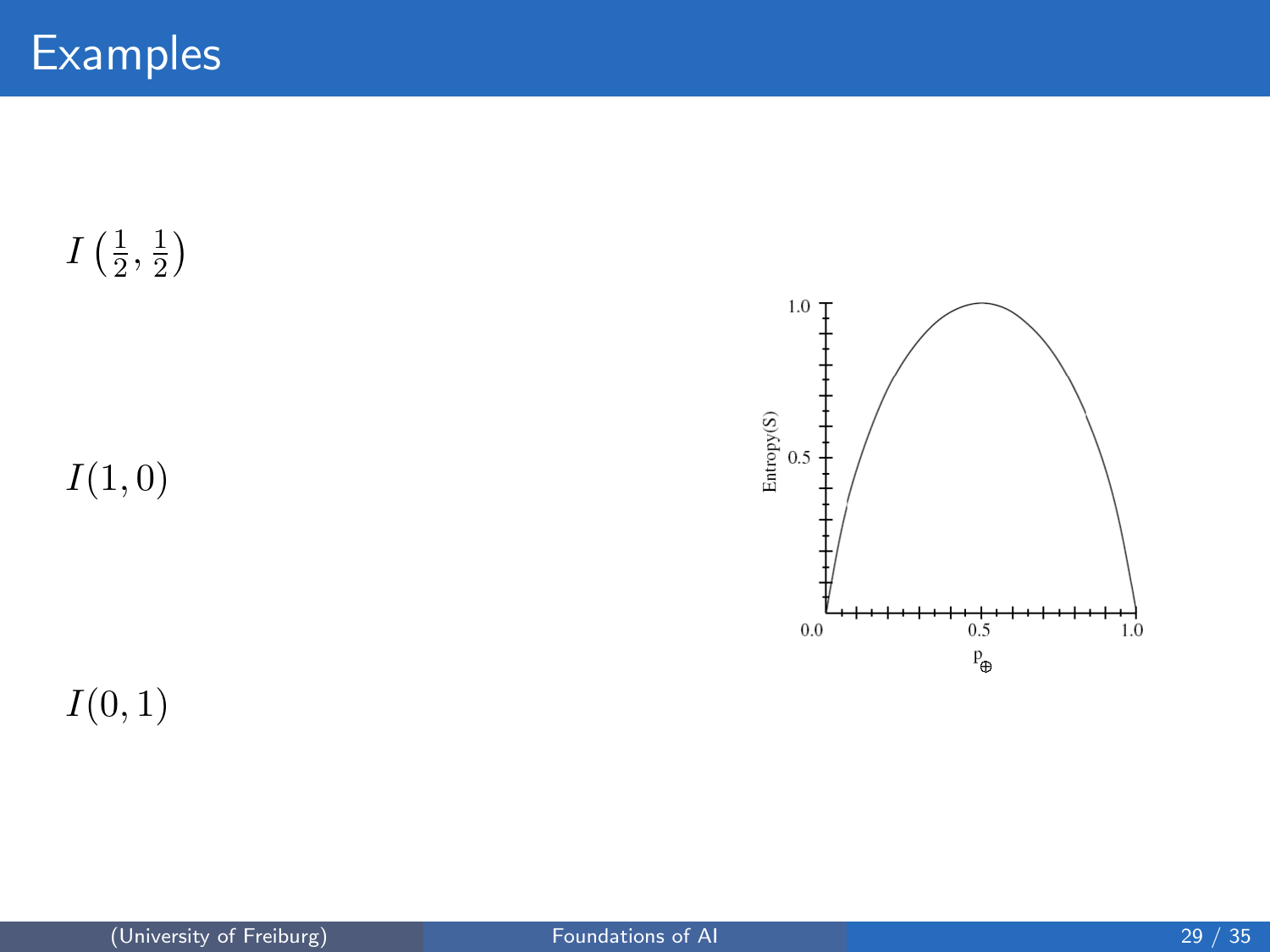Suppose training set E consists of  $p$  positive and  $n$  negative examples:

$$
I\left(\frac{p}{p+n}, \frac{n}{p+n}\right) = \frac{p}{p+n} \log_2\left(\frac{p+n}{p}\right) + \frac{n}{p+n} \log_2\left(\frac{p+n}{n}\right)
$$

The value of an attribute A depends on the additional information that we still need to collect after we selected it.

Suppose  $A$  divides the training set  $E$  into subsets  $E_i, \ i=1,\ldots,v.$ Every subset has  $I\left(\frac{p_i}{n+1}\right)$  $\frac{p_i}{p_i+n_i}, \frac{n_i}{p_i+}$  $p_i+n_i$  $\setminus$ 

A random example has value  $i$  with probability  $\frac{p_i+n_i}{p+n}$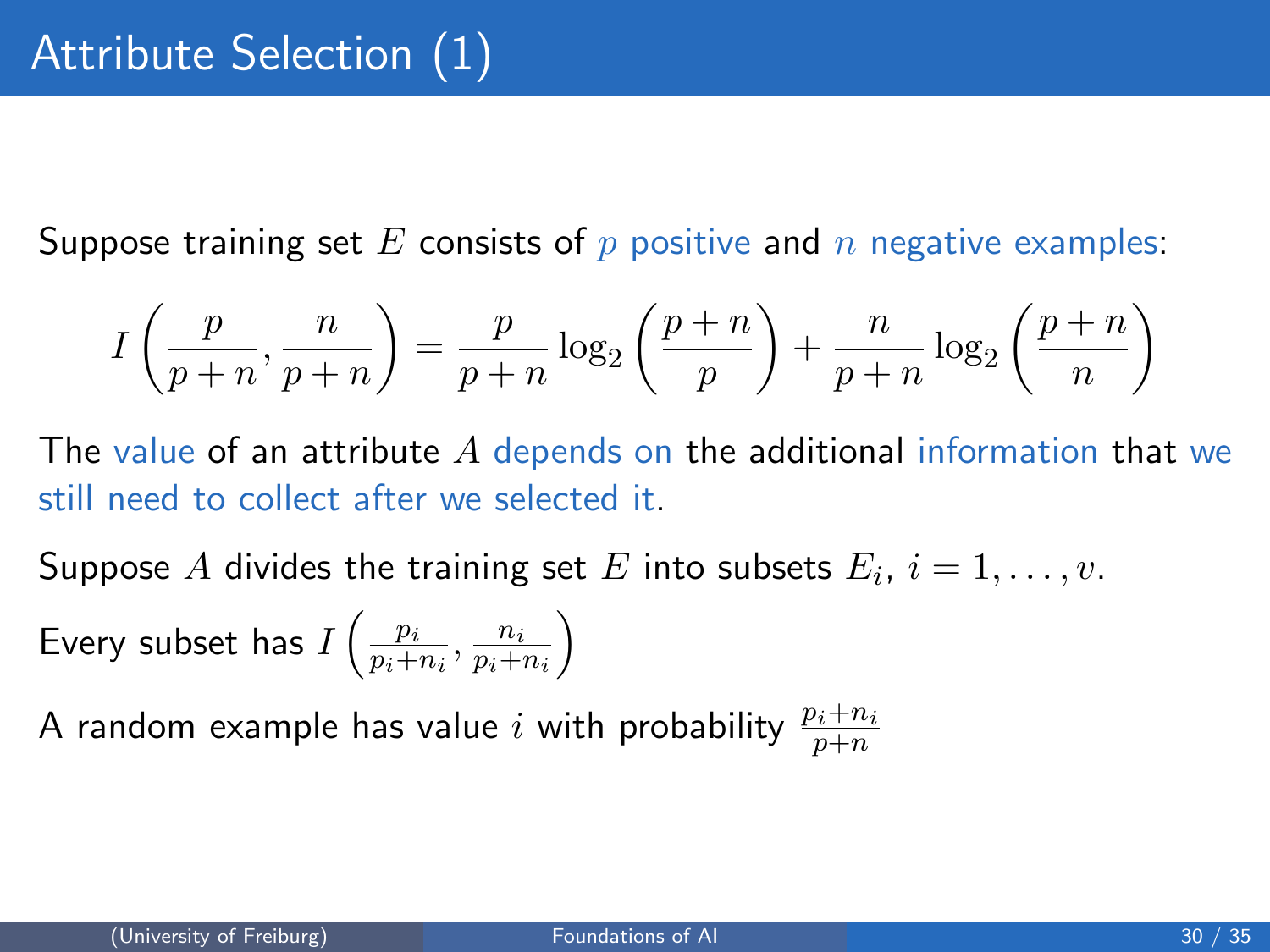$\rightarrow$  The average information content after choosing A is

$$
R(A) = \sum_{i=1}^{v} \frac{p_i + n_i}{p + n} I\left(\frac{p_i}{p_i + n_i}, \frac{n_i}{p_i + n_i}\right)
$$

 $\rightarrow$  The information gain from choosing A is

$$
Gain(A) = I\left(\frac{p}{p+n}, \frac{n}{p+n}\right) - R(A)
$$

Heuristic in CHOOSE-ATTRIBUTE is to select the attribute with the largest gain.

Examples:

$$
Gain(Patrons) = 1 - \left[\frac{2}{12}I(0,1) + \frac{4}{12}I(1,0) + \frac{6}{12}I(\frac{2}{6}, \frac{4}{6})\right] \approx 0.541
$$
  
\n
$$
Gain(Type) = 1 - \left[\frac{2}{12}I(\frac{1}{2}, \frac{1}{2}) + \frac{2}{12}I(\frac{1}{2}, \frac{1}{2}) + \frac{4}{12}I(\frac{2}{4}, \frac{2}{4}) + \frac{4}{12}I(\frac{2}{4}, \frac{2}{4})\right] = 0
$$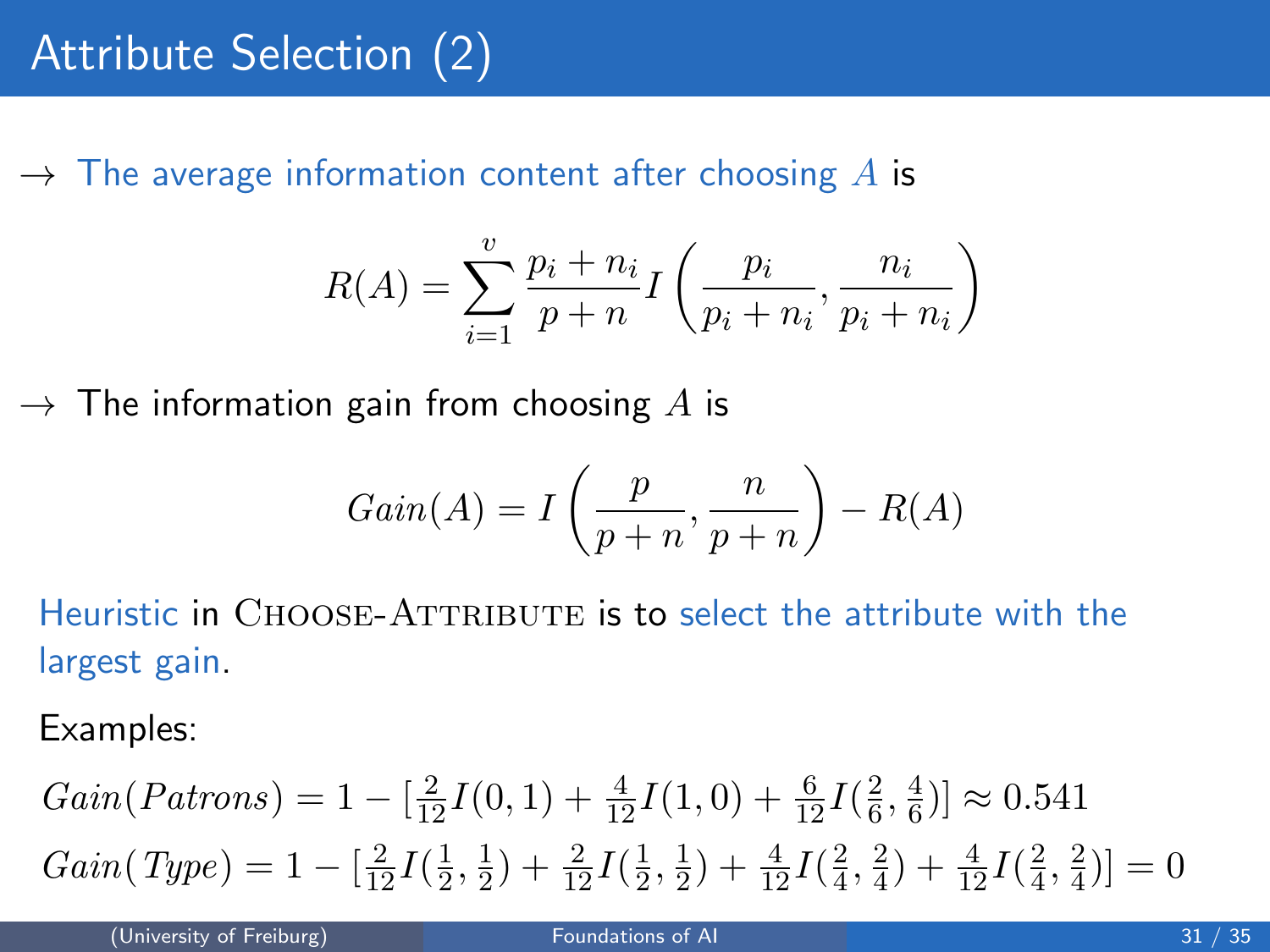Methodology for assessing the power of prediction:

- Collect a large number of examples.
- Divide it into two disjoint sets: the training set and the test set.
- $\bullet$  Use the training set to generate h.
- Measure the percentage of examples of the test set that are correctly classified by  $h$ .
- Repeat the process for randomly-selected training sets of different sizes.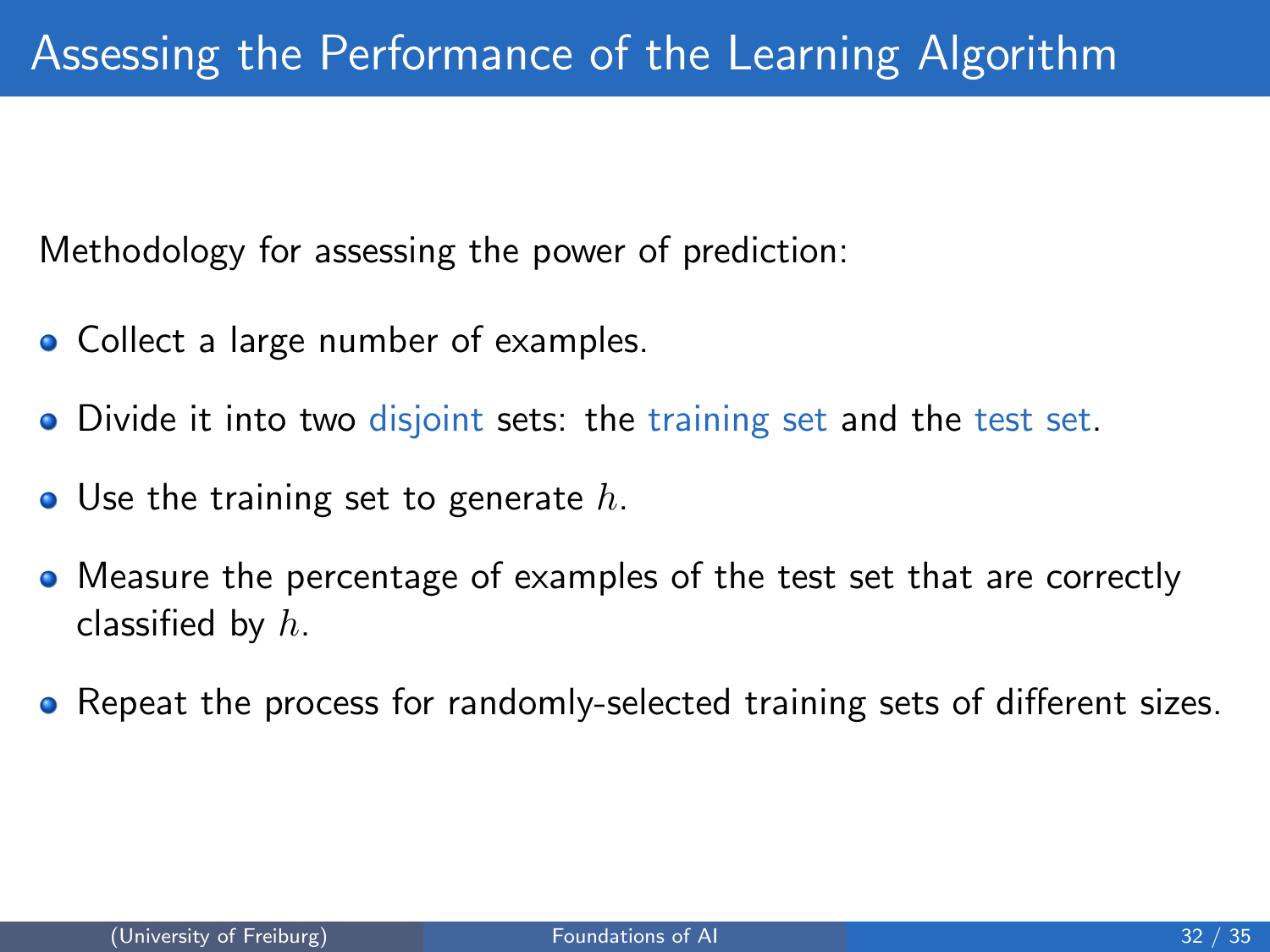#### Learning Curve for the Restaurant Example



As the training set grows, the prediction quality increases.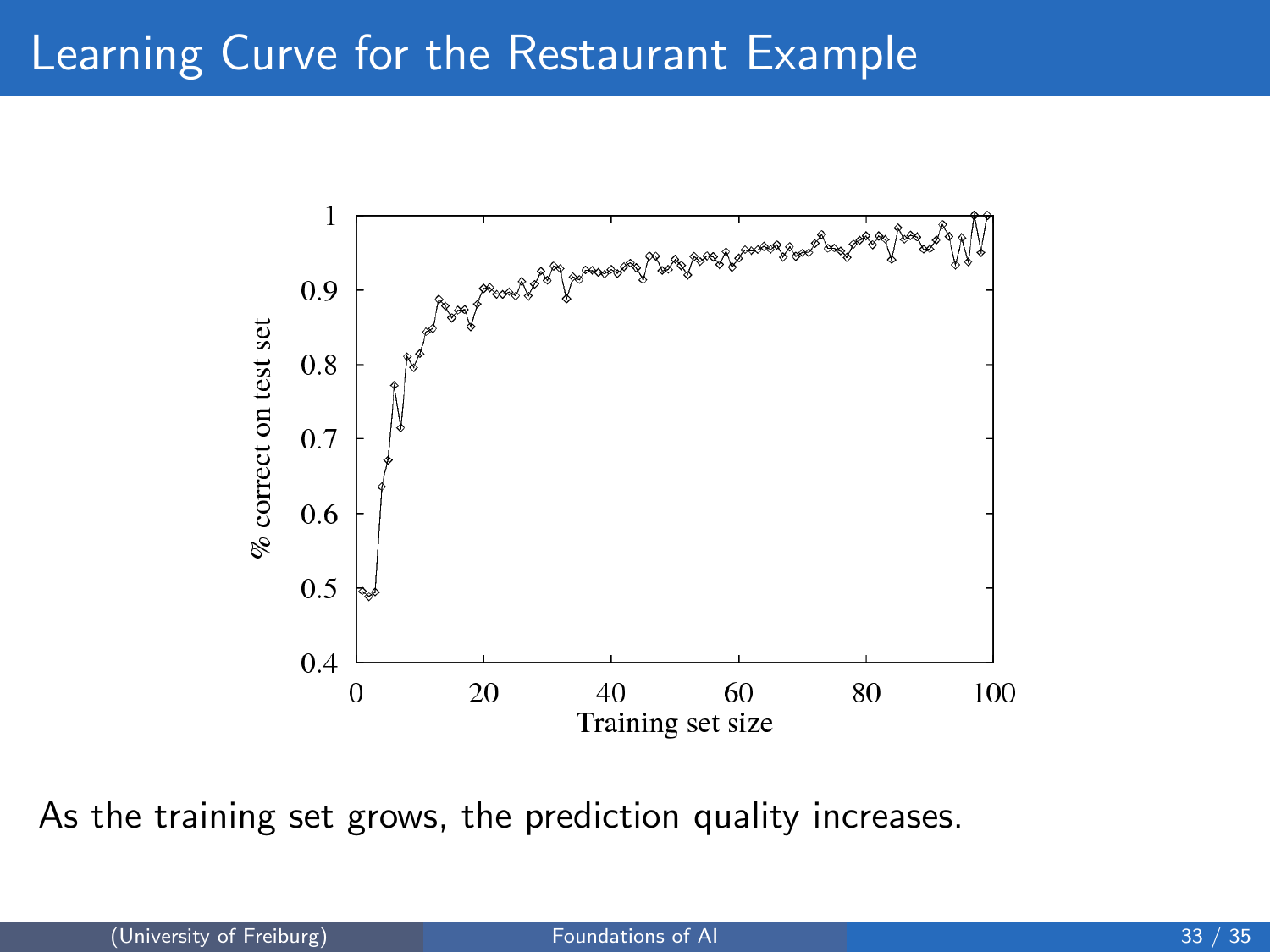- **The training and test sets must be kept separate.**
- **Common error: Changing the algorithm after running a test, and then** testing it with training and test sets from the same basic set of examples. By doing this, knowledge about the test set gets stored in the algorithm, and the training and test sets are no longer independent.